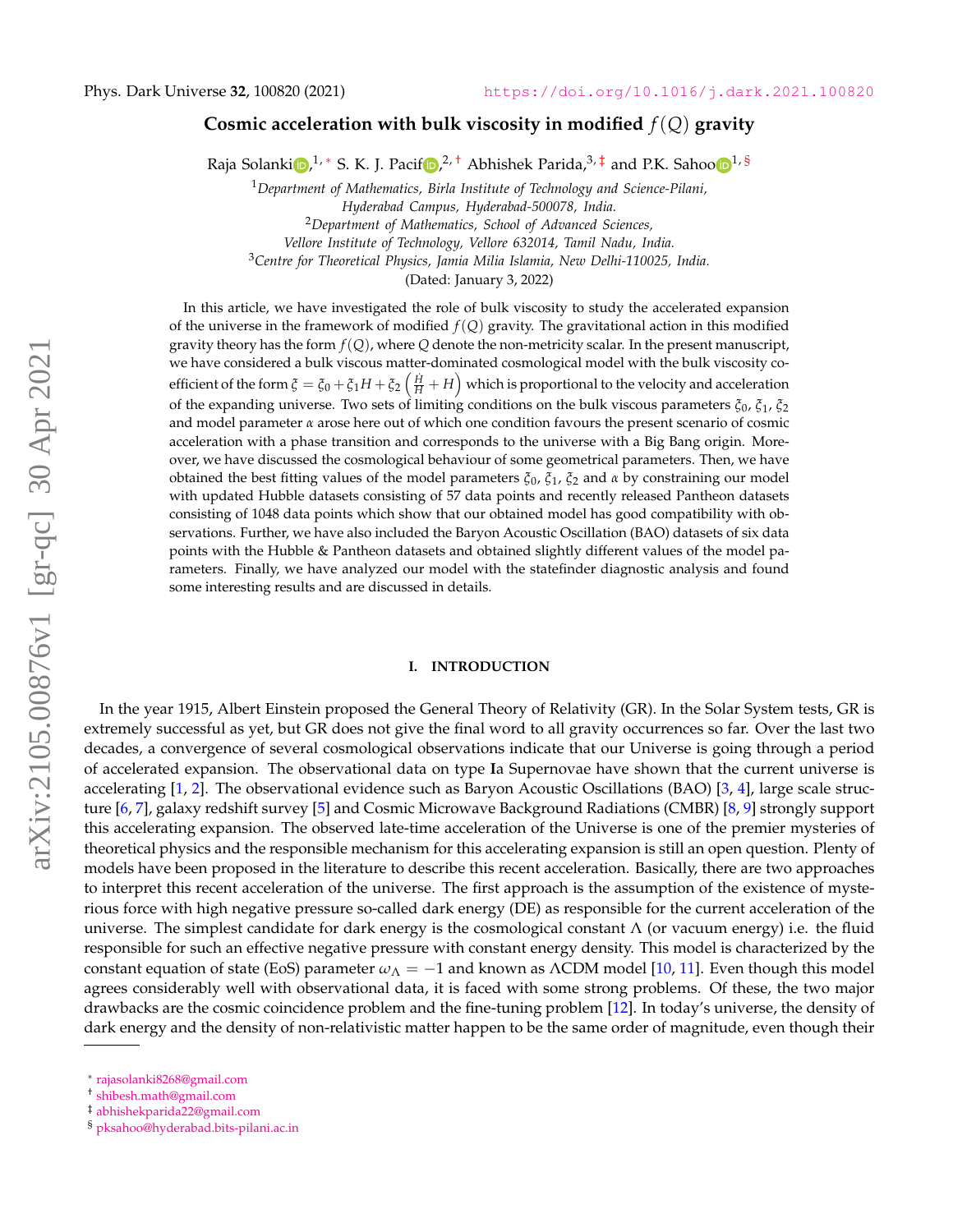evolution is different. This observed coincidence between the densities referred to as cosmic coincidence problem, while the fine tuning problem refers to the inconsistency between the observed value and theoretically predicted value of the cosmological constant. To overcome these problems time-varying dark energy models have been proposed in the literature like quintessence [\[13,](#page-22-12) [14\]](#page-22-13), k-essence [\[15,](#page-22-14) [16\]](#page-22-15) and perfect fluid models (like the Chaplygin gas model) [\[17,](#page-22-16) [18\]](#page-22-17). The second approach to explain the current acceleration of the universe is to modify spacetime's geometry. We can do this by modifying the left-hand side of the Einstein equation. Modified theories of gravity are the geometrical generalizations of Einstein's general theory of relativity in which the cosmic acceleration can be achieved by modifying the Einstein-Hilbert action of GR. Recently, modified theories of gravity have attracted the interest of cosmologists for understanding the role of dark energy. In modified gravity, the origin of dark energy is recognized as a modification of gravity. A lot of research reveals that the modified theories of gravity can explain both early and late time acceleration of the universe. Hence, there are plenty of motivations to discover theories beyond the standard formulation of GR. There are several modified theories have been proposed in the literature like  $f(R)$  theory  $[19–21]$  $[19–21]$ ,  $f(T)$  theory  $[22–24]$  $[22–24]$ ,  $f(T, B)$  theory  $[25]$ ,  $f(R, T)$  theory  $[26, 27]$  $[26, 27]$  $[26, 27]$ ,  $f(Q, T)$  theory  $[28, 29]$  $[28, 29]$  $[28, 29]$ , *f*(*G*) theory [\[30\]](#page-23-2), *f*(*R*, *G*) theory [\[31,](#page-23-3) [32\]](#page-23-4), etc. Nowadays, *f*(*Q*) theories of gravity have been extremely investigated. The symmetric teleparallel gravity or  $f(Q)$  gravity was introduce by J.B. Jiménez et al. [[33\]](#page-23-5). The  $f(Q)$  theory is also an alternative theory for GR like teleparallel gravity. In symmetric teleparallel gravity gravitational interactions are described by the non-metricity *Q*. Recently, there are several studies done in *f*(*Q*) gravity. T. Harko studied the extension of symmetric teleparallel gravity [\[34\]](#page-23-6). S. Mandal studied energy conditions in *f*(*Q*) gravity and also did a comparative study between *f*(*Q*) gravity and ΛCDM [\[35\]](#page-23-7). Moreover, they used the cosmographic idea to constrain the Lagrangian function  $f(Q)$  using the latest pantheon data [\[36\]](#page-23-8). An interesting investigation on  $f(Q)$  gravity was done by Noemi, where he explored the signatures of non-metricity gravity in its' fundamental level [\[37\]](#page-23-9).

Earlier, to study inflationary epoch in the early universe bulk viscosity has been proposed in the literature without any requirement of dark energy [\[38,](#page-23-10) [39\]](#page-23-11). Hence, it is very natural to expect that the bulk viscosity can be responsible for the current accelerated expansion of the universe. Nowadays, several authors are attempted to explain the late-time acceleration via bulk viscosity without any dark energy constituent or cosmological constant [\[40](#page-23-12)[–45\]](#page-23-13). Theoretically, deviations that occur from the local thermodynamic stability can originate the bulk viscosity but a detailed mechanism for the formation of bulk viscosity is still not achievable [\[46\]](#page-23-14). In cosmology, when the matter content of the universe expands or contract too fast as a cosmological fluid then the effective pressure is generated to bring back the system to its thermal stability. The bulk viscosity is the manifestation of such an effective pressure [\[47,](#page-23-15) [48\]](#page-23-16).

In cosmology, there is two main formalism for the description of bulk viscosity. The first one is the non-casual theory, where the deviation of only first-order is considered and one can find that the heat flow and viscosity propagate with infinite speed while in the second one i.e. the casual theory it propagates with finite speed. In the year 1940, Eckart proposed the non-casual theory [\[49\]](#page-23-17). Later, Lifshitz and Landau gave a similar theory [\[50\]](#page-23-18). The casual theory was developed by Israel, Hiscock and Stewart. In this theory, second-order deviation from equilibrium is considered [\[51](#page-23-19)[–55\]](#page-23-20). Moreover, Eckart theory can be acquired from it as a first-order approximation. Hence, Eckart's theory is a good approximation to the Israel theory in the limit of vanishing relaxation time. To analyze the late acceleration of the universe, the casual theory of bulk viscosity has been used. Cataldo et al. have investigated the late time acceleration using the casual theory [\[56\]](#page-23-21). Basically, they used an ansatz for the Hubble parameter (inspired by the Eckart theory) and they have shown the transition of the universe from the big rip singularity to the phantom behavior.

The expansion process of an accelerating universe is a collection of states that lose their thermal stability in a small fragment of time [\[57\]](#page-23-22). Hence, it is quite natural to consider the existence of bulk viscosity coefficient to describe the expansion of the universe. The accelerated expansion scenario of the universe (the mean stage of low redshift) can be justified by the geometrical modification in Einstein's equation. Also, without any requirement of cosmological constant bulk viscosity can generate an acceleration. It contributes to the pressure term and applies additional pressure to drive the acceleration [\[58\]](#page-23-23). C. P. Singh and Pankaj Kumar has investigated the role of bulk viscosity in modified *f*(*R*, *T*) theories of gravity [\[59\]](#page-23-24). S. Davood has investigated the effect of bulk viscous matter in modified  $f(T)$  theories of gravity [\[60\]](#page-23-25).

In this work, we have focused on studying the cosmic acceleration of the universe in *f*(*Q*) gravity with the presence of bulk viscous fluid. The motivation of working in the non-metricity *f*(*Q*) gravity is that in this framework, the motion equations are in the second-order, which is easy to solve. In  $f(R)$  gravity, an extra scalar mode appears because the model is the higher derivative theory as the Ricci scalar includes the second-order derivatives of the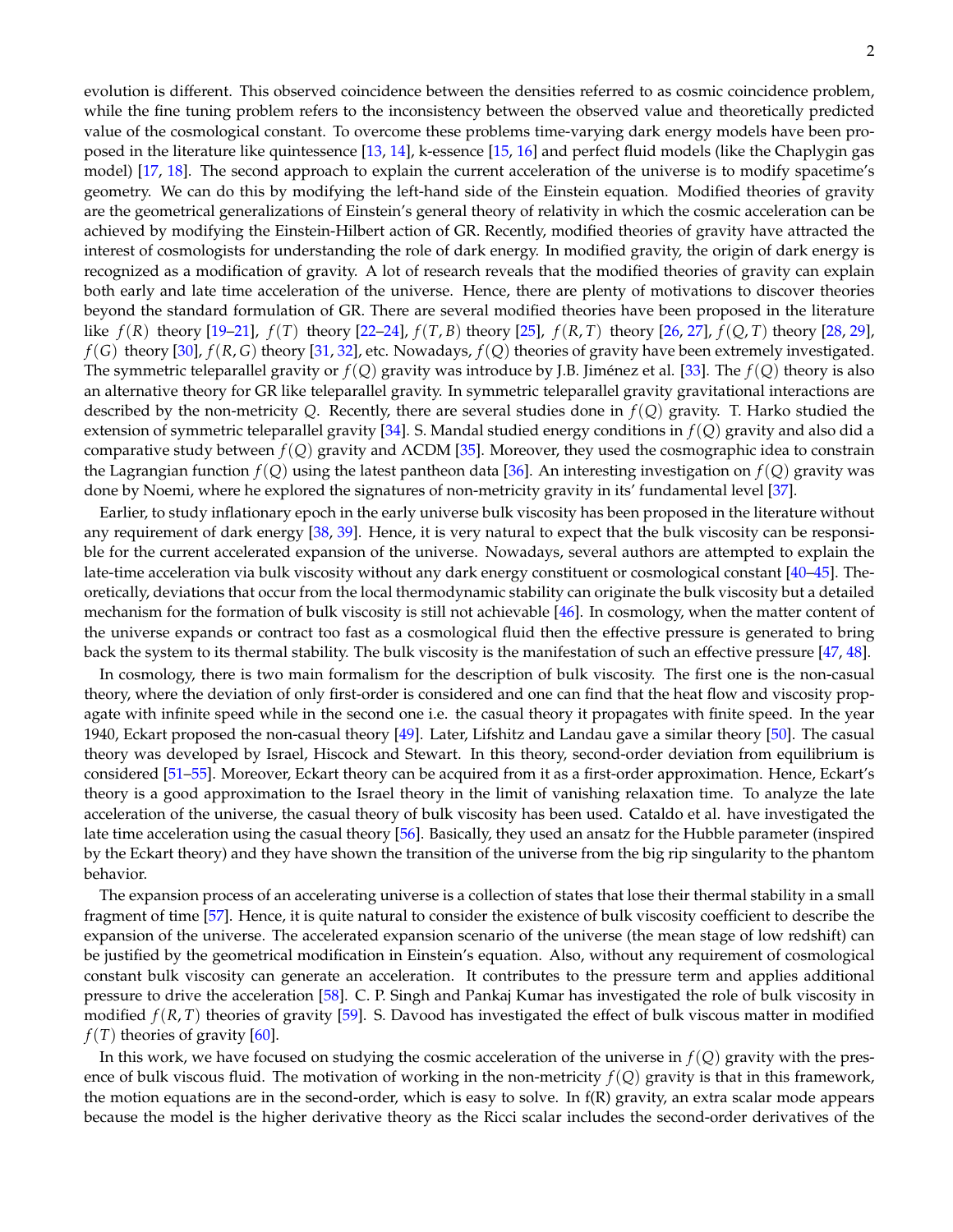metric tensor. This scalar mode generates additional force, and it is often inconsistent with the Newton law observations and also for a density of a canonical scalar field *φ*; the non-minimal coupling between geometry and the matter Lagrangian produces an additional kinetic term which is not an agreement with the stable Horndeski class [\[61\]](#page-23-26). Nevertheless, the non-metricity formalism overcomes the above problems, which are induced by the higher-order theory.

In this article, we analyze the matter-dominated FLRW model in the framework of modified *f*(*Q*) theories of gravity and study the role of bulk viscosity in explaining the late-time acceleration of the universe. The outline of the present article is as follows. In Sec. [II](#page-2-0) we present the field equation formalism in  $f(Q)$  gravity. In Sec. [III](#page-3-0) we describe the FLRW universe dominated with bulk viscous matter and also we derive the expression for the Hubble parameter. In Sec. [IV](#page-4-0) we derive the scale factor and found two sets of limiting conditions on the coefficients of bulk viscosity which corresponds to the universe which begins with a Big Bang and then making a transition from deceleration phase to the acceleration phase. In Sec. [V](#page-5-0) we show the evolution of deceleration parameter *q*. In Sec. [VI](#page-8-0) we have constrained the model parameters by using Hubble data and Pantheon data sets. In Sec. [VII](#page-17-0) we adopt the statefinder diagnostic pair to differentiate present bulk viscous model with other models of dark energy. Finally, in the last section Sec. [VIII](#page-21-0) we briefly discuss our conclusions.

### <span id="page-2-0"></span>**II. MOTION EQUATIONS IN** *f*(*Q*) **GRAVITY**

The action in a universe governed by  $f(Q)$  gravity reads

<span id="page-2-1"></span>
$$
S = \int \frac{1}{2} f(Q) \sqrt{-g} d^4 x + \int L_m \sqrt{-g} d^4 x,\tag{1}
$$

where  $f(Q)$  is an arbitrary function of the nonmetricity  $Q$ ,  $g$  is the determinant of the metric  $g_{\mu\nu}$  and  $L_m$  is the matter Lagrangian density.

The nonmetricity tensor is defined as

$$
Q_{\lambda\mu\nu} = \nabla_{\lambda} g_{\mu\nu} \tag{2}
$$

and its two traces are given below

$$
Q_{\alpha} = Q_{\alpha\mu}^{\mu} \text{ and } \tilde{Q}_{\alpha} = Q_{\alpha\mu}^{\mu}.
$$
 (3)

Moreover, the superpotential tensor is given by

$$
4P_{\mu\nu}^{\lambda} = -Q_{\mu\nu}^{\lambda} + 2Q_{(\mu^{\lambda}\nu)} + (Q^{\lambda} - \tilde{Q}^{\lambda})g_{\mu\nu} - \delta_{(\lambda}^{\mu}Q_{\nu)}.
$$
\n(4)

Hence, the trace of nonmetricity tensor can be obtained as

$$
Q = -Q_{\lambda\mu\nu}P^{\lambda\mu\nu}.\tag{5}
$$

Now, the definition of the energy momentum tensor for the matter is

$$
T_{\mu\nu} = \frac{-2}{\sqrt{-g}} \frac{\delta(\sqrt{-g}L_m)}{\delta g^{\mu\nu}}.
$$
\n(6)

For notational simplicity, we define  $f_Q = \frac{df}{dC}$ *dQ*

Varying the action [\(1\)](#page-2-1) with respect to the metric, the gravitational field equation obtained is given below

$$
\frac{2}{\sqrt{-g}}\nabla_{\lambda}(\sqrt{-g}f_{Q}P_{\mu\nu}^{\lambda}) + \frac{1}{2}g_{\mu\nu}f + f_{Q}(P_{\mu\lambda\beta}Q_{\nu}^{\lambda\beta} - 2Q_{\lambda\beta\mu}P_{\nu}^{\lambda\beta}) = -T_{\mu\nu}
$$
\n(7)

Furthermore, by varying the action [\(1\)](#page-2-1) with respect to the connection, one can find the following result

$$
\nabla_{\mu}\nabla_{\nu}(\sqrt{-g}f_{Q}P_{\lambda}^{\mu\nu})=0.
$$
\n(8)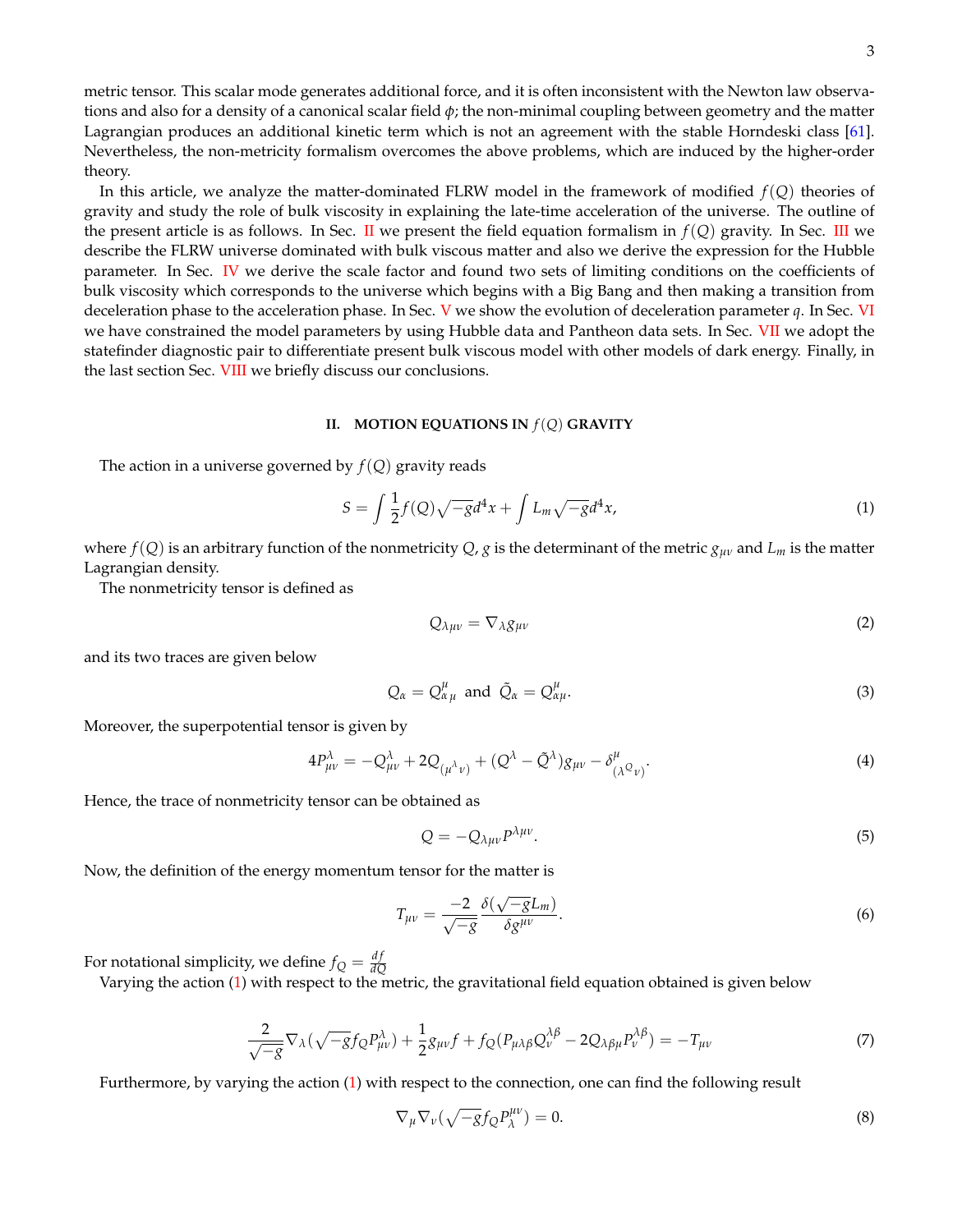## <span id="page-3-0"></span>**III. FLRW UNIVERSE DOMINATED WITH BULK VISCOUS MATTER**

We consider that the universe is described by the spatially flat Friedmann-Lemaitre-Robertson-Walker(FLRW) line element

<span id="page-3-1"></span>
$$
ds^2 = -dt^2 + a^2(t)[dx^2 + dy^2 + dz^2].
$$
\n(9)

Here,  $a(t)$  is the scale factor of the universe dominated with bulk viscous matter. The trace of nonmetricity tensor with respect to line element given by  $(9)$  is

$$
Q = 6H^2. \tag{10}
$$

For a bulk viscous fluid, described by its effective pressure *p*¯ and the energy density *ρ*, the energy-momentum tensor takes the form

$$
T_{\mu\nu} = (\rho + \bar{p})u_{\mu}u_{\nu} + \bar{p}h_{\mu\nu},\tag{11}
$$

where  $h_{\mu\nu} = g_{\mu\nu} + u_{\mu}u_{\nu}$  and  $\bar{p} = p - 3\xi H$ . Here  $\xi$  is the coefficient of bulk viscosity which can be a function of Hubble parameter and its derivative and the components of four-velocity  $u^{\mu}$  are  $u^{\mu} = (1,0)$  and p is the normal pressure which is 0 for non-relativistic matter.

The Friedmann equations describing the universe dominated with bulk viscous matter are

$$
3H^2 = \frac{1}{2f_Q} \left( -\rho + \frac{f}{2} \right) \tag{12}
$$

and

$$
\dot{H} + 3H^2 + \frac{\dot{f}_Q}{f_Q}H = \frac{1}{2f_Q} \left( \bar{p} + \frac{f}{2} \right).
$$
 (13)

In an accelerated expanding universe, the coefficient of viscosity should depend on velocity and acceleration. In this paper, we consider a time dependent bulk viscosity of the form [\[62\]](#page-23-27)

<span id="page-3-3"></span>
$$
\xi = \xi_0 + \xi_1 \left(\frac{\dot{a}}{a}\right) + \xi_2 \left(\frac{\ddot{a}}{\dot{a}}\right) = \xi_0 + \xi_1 H + \xi_2 \left(\frac{\dot{H}}{H} + H\right). \tag{14}
$$

It is a linear combination of three terms, first one is a constant, second one is proportional to the Hubble parameter, which indicates the dependence of the viscosity on speed, and the third one is proportional to the  $\frac{\ddot{a}}{\dot{a}}$ , indicating the dependence of the bulk viscosity on acceleration.

In this paper, we consider the following functional form of  $f(Q)$ 

$$
f(Q) = \alpha Q, \quad \alpha \neq 0. \tag{15}
$$

Then, for this particular choice of the function, the field equation becomes

<span id="page-3-5"></span>
$$
\rho = -3\alpha H^2 \tag{16}
$$

and

<span id="page-3-2"></span>
$$
\bar{p} = 2\alpha \dot{H} + 3\alpha H^2. \tag{17}
$$

As we are concerned with late-time acceleration, we have considered the non-relativistic matter dominates the universe. From the Friedmann equation [\(17\)](#page-3-2) and equation [\(14\)](#page-3-3), we have first-order differential equation for the Hubble parameter by replacing  $\frac{d}{dt}$  with  $\frac{d}{dln(a)}$  via  $\frac{d}{dt} = H \frac{d}{dln(a)}$ 

<span id="page-3-4"></span>
$$
\frac{dH}{dln(a)} + \left(\frac{3\alpha + 3\xi_1 + 3\xi_2}{2\alpha + 3\xi_2}\right)H + \left(\frac{3\xi_0}{2\alpha + 3\xi_2}\right) = 0.
$$
\n(18)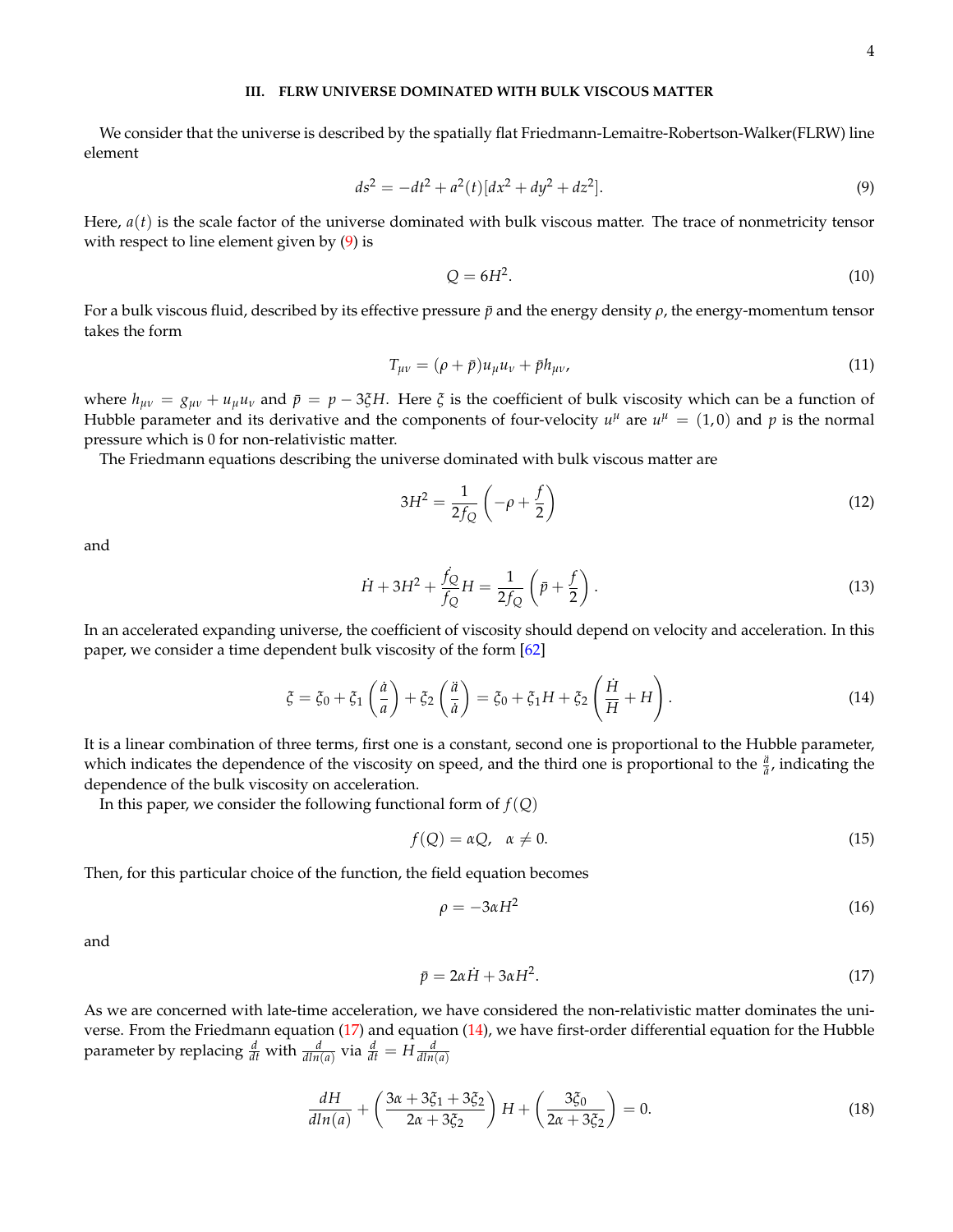Now, we set

<span id="page-4-3"></span>
$$
3\xi_0 = \bar{\xi}_0 H_0, \ \ 3\xi_1 = \bar{\xi}_1, \ \ 3\xi_2 = \bar{\xi}_2 \ \ \text{and} \ \ \bar{\xi}_{12} = \bar{\xi}_1 + \bar{\xi}_2,\tag{19}
$$

where  $H_0$  is present value of the Hubble parameter and  $\bar{\zeta}_0$ ,  $\bar{\zeta}_1$ ,  $\bar{\zeta}_2$  are the dimensionless bulk viscous parameters, then by using above equation [\(18\)](#page-3-4) becomes

<span id="page-4-4"></span>
$$
\frac{dH}{dln(a)} + \left(\frac{3\alpha + \bar{\xi}_{12}}{2\alpha + \bar{\xi}_{2}}\right)H + \left(\frac{\bar{\xi}_{0}}{2\alpha + \bar{\xi}_{2}}\right)H_{0} = 0.
$$
\n(20)

After integrating above equation we obtain the Hubble parameter as

<span id="page-4-1"></span>
$$
H(a) = H_0 \left[ a^{-\left(\frac{3\alpha + \tilde{\xi}_1}{2\alpha + \tilde{\xi}_2}\right)} \left( 1 + \frac{\tilde{\xi}_0}{3\alpha + \tilde{\xi}_{12}} \right) - \frac{\tilde{\xi}_0}{3\alpha + \tilde{\xi}_{12}} \right].
$$
 (21)

At  $\bar{\xi}_0 = \bar{\xi}_1 = \bar{\xi}_2 = 0$ , equation [\(21\)](#page-4-1) becomes

<span id="page-4-2"></span>
$$
H = H_0 a^{-\frac{3}{2}}.
$$
\n(22)

The equation [\(22\)](#page-4-2) gives the value of the Hubble parameter in case of ordinary matter-dominated universe i.e. when all the bulk viscous parameters are 0.

Now, by using the relation between redshift and scale factor i.e  $a(t)=\frac{1}{1+z}$ , in terms of redshift the Hubble parameter is given as

<span id="page-4-5"></span>
$$
H(z) = H_0 \left[ (1+z) \left( \frac{3\alpha + \bar{\xi}_1}{2\alpha + \bar{\xi}_2} \right) \left( 1 + \frac{\bar{\xi}_0}{3\alpha + \bar{\xi}_1} \right) - \frac{\bar{\xi}_0}{3\alpha + \bar{\xi}_1} \right].
$$
 (23)

## <span id="page-4-0"></span>**IV. SCALE FACTOR**

Now, using the definition of Hubble parameter, the equation [\(21\)](#page-4-1) becomes

$$
\frac{1}{a}\frac{da}{dt} = H_0 \left[ a^{-\left(\frac{3\alpha + \bar{\xi}_1}{2\alpha + \bar{\xi}_2}\right)} \left( 1 + \frac{\bar{\xi}_0}{3\alpha + \bar{\xi}_{12}} \right) - \frac{\bar{\xi}_0}{3\alpha + \bar{\xi}_{12}} \right].
$$
\n(24)

On integrating the above equation we get the scale factor

$$
a(t) = \left[\frac{3\alpha + \bar{\xi}_{12} + \bar{\xi}_{0}}{\bar{\xi}_{0}} - \left(\frac{3\alpha + \bar{\xi}_{12}}{\bar{\xi}_{0}}\right)e^{-H_{0}(t-t_{0})\frac{\bar{\xi}_{0}}{2\alpha + \bar{\xi}_{2}}}\right]^{\frac{2\alpha + \bar{\xi}_{2}}{3\alpha + \bar{\xi}_{12}}},
$$
(25)

where  $t_0$  is the present cosmic time.

Now, let  $y = H_0(t - t_0)$ , then the second order derivative of  $a(t)$  with respect to  $y$  is

$$
\frac{d^2a}{dy^2} = \frac{e^{\frac{-\tilde{\xi}_0 y}{2\alpha + \tilde{\xi}_2}}}{2\alpha + \tilde{\xi}_2} \left( -(\tilde{\xi}_0 + \tilde{\xi}_{12} + 3\alpha) + (2\alpha + \tilde{\xi}_2)e^{\frac{-\tilde{\xi}_0 y}{2\alpha + \tilde{\xi}_2}} \right) \times \left[ \frac{\tilde{\xi}_0 + \tilde{\xi}_{12} + 3\alpha - (3\alpha + \tilde{\xi}_{12})e^{\frac{-\tilde{\xi}_0 y}{2\alpha + \tilde{\xi}_2}}}{\tilde{\xi}_0} \right]^{\frac{-2(2\alpha + \tilde{\xi}_1) - \tilde{\xi}_2}{3\alpha + \tilde{\xi}_{12}}}.
$$
(26)

From the above expression it is clear that we have two limiting conditions based on the values of ¯*ξ*0, ¯*ξ*<sup>1</sup> and ¯*ξ*2. By equation [\(16\)](#page-3-5) and the fact that density of ordinary matter in the universe is always positive, so we must have *α* < 0. Assuming,  $\alpha = -\bar{\alpha}$  where  $\bar{\alpha} > 0$ , these two limiting conditions are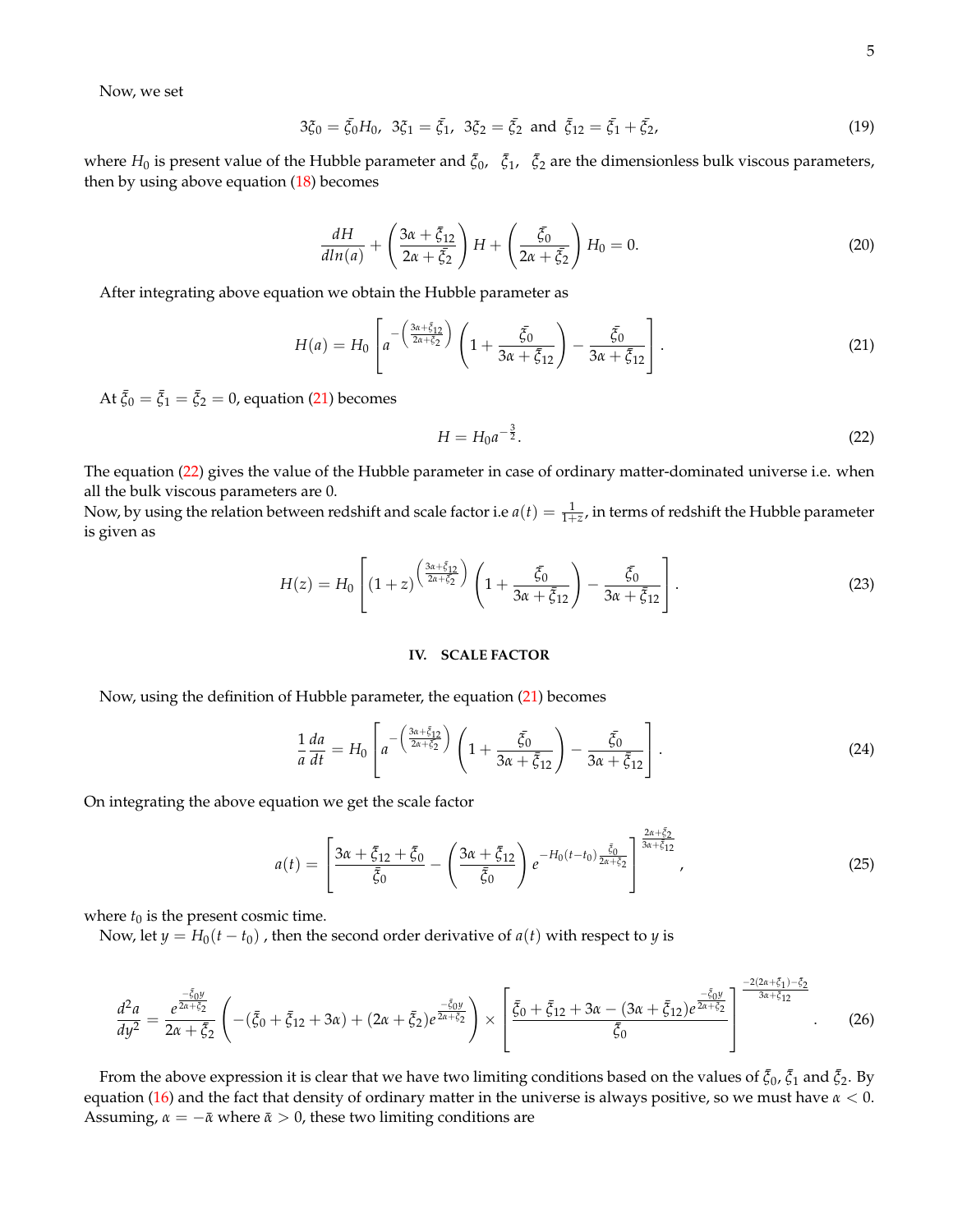$$
\bar{\xi}_0 > 0, \ \bar{\xi}_{12} < 3\bar{\alpha}, \ \bar{\xi}_2 < 2\bar{\alpha}, \ \bar{\xi}_0 + \bar{\xi}_{12} < 3\bar{\alpha} \tag{27}
$$

and

$$
\bar{\xi}_0 < 0, \ \bar{\xi}_{12} > 3\bar{\alpha}, \ \bar{\xi}_2 > 2\bar{\alpha}, \ \bar{\xi}_0 + \bar{\xi}_{12} > 3\bar{\alpha}.\tag{28}
$$

These two limiting condition implies that the universe experienced a deceleration phase at early times and then making a transition into the accelerated phase in the latter times. If we place  $\bar{\zeta}_0 + \bar{\zeta}_{12} > 3\bar{\alpha}$  and  $\bar{\zeta}_0 + \bar{\zeta}_{12} < 3\bar{\alpha}$ in the first and second limiting condition respectively, then the universe will experience an everlasting accelerated expansion.

### <span id="page-5-0"></span>**V. DECELERATION PARAMETER**

The deceleration parameter is defined as

$$
q = -\frac{a\ddot{a}}{\dot{a}^2} = -\frac{\ddot{a}}{a}\frac{1}{H^2}.\tag{29}
$$

From the Friedmann equation [\(17\)](#page-3-2) one can obtain

$$
\frac{\ddot{a}}{a} = -\frac{1}{2\alpha} \left[ \alpha H^2 + 3H \left( \xi_0 + \xi_1 H + \xi_2 \left( \frac{\dot{H}}{H} + H \right) \right) \right].
$$
\n(30)

Using the equation [\(19\)](#page-4-3) the deceleration parameter becomes

<span id="page-5-1"></span>
$$
q = \frac{1}{2\alpha} \left[ \bar{\xi}_0 \frac{H_0}{H} + (\bar{\xi}_{12} + \alpha) + \bar{\xi}_2 \frac{H}{H^2} \right].
$$
 (31)

Now, using the value of Hubble parameter given by equation [\(21\)](#page-4-1) and equations [\(17\)](#page-3-2)-[\(20\)](#page-4-4), the equation [\(31\)](#page-5-1) becomes

$$
q(a) = \frac{1}{2\alpha + \bar{\xi}_2} \left[ \bar{\xi}_1 + \alpha + \frac{\bar{\xi}_0}{a - \left(\frac{3\alpha + \bar{\xi}_1}{2\alpha + \bar{\xi}_2}\right)} \left[1 + \frac{\bar{\xi}_0}{3\alpha + \bar{\xi}_{12}}\right] - \frac{\bar{\xi}_0}{3\alpha + \bar{\xi}_{12}} \right].
$$
\n(32)

Now, by using relation between redshift and scale factor i.e.,  $a(t)=\frac{1}{1+z}$ , in terms of redshift deceleration parameter is given as

$$
q(z) = \frac{1}{2\alpha + \bar{\zeta}_2} \left[ \bar{\zeta}_1 + \alpha + \frac{\bar{\zeta}_0}{(1+z)\left(\frac{3\alpha + \bar{\zeta}_1}{2\alpha + \bar{\zeta}_2}\right)} \frac{\bar{\zeta}_0}{\left[1 + \frac{\bar{\zeta}_0}{3\alpha + \bar{\zeta}_{12}}\right] - \frac{\bar{\zeta}_0}{3\alpha + \bar{\zeta}_{12}}} \right]
$$
(33)

The present value of deceleration parameter i.e., the value of *q* at  $z = 0$  or  $a = 1$  is,

$$
q_0 = \frac{\alpha + \bar{\xi}_0 + \bar{\xi}_1}{2\alpha + \bar{\xi}_2}.
$$
\n
$$
(34)
$$

If the value of all bulk viscous parameters are 0, then the deceleration parameter becomes  $q=\frac{1}{2}$  which correspond to a matter dominated decelerating universe with null bulk viscosity. For the two sets of limiting conditions based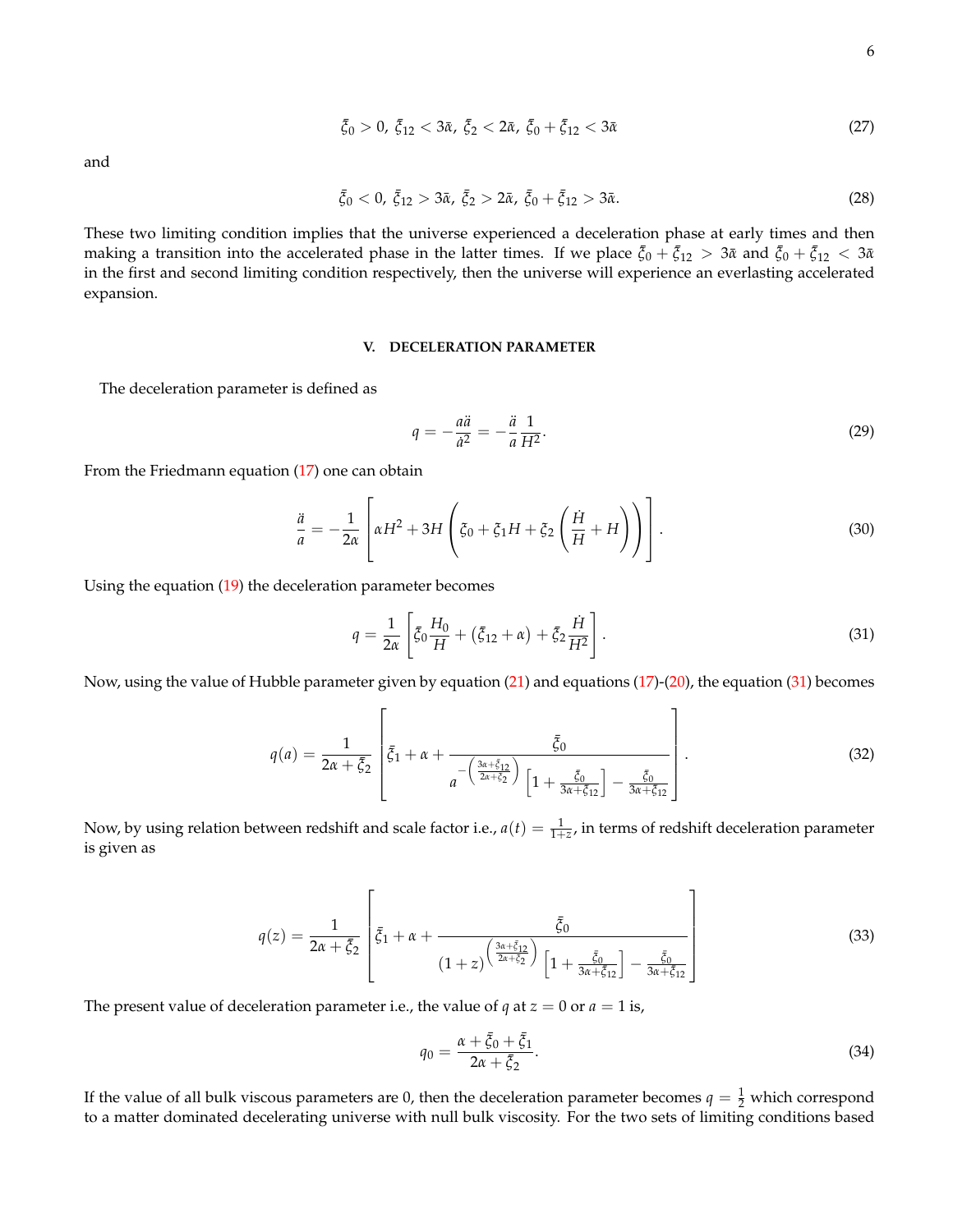on the dimensionless bulk viscous parameter, the variation of deceleration parameter with respect to redshift *z* can be plotted as shown in Figs. [1](#page-6-0) and [2.](#page-6-1)



<span id="page-6-0"></span>FIG. 1. Variation of the deceleration parameter with redshift *z* for the first limiting conditions  $\bar{\xi}_0 > 0$ ,  $\bar{\xi}_{12} < 3$ ,  $\bar{\xi}_2 < 2$ ,  $\bar{\xi}_0 + \bar{\xi}_{12} < 3$ . Here, we took  $\alpha = -1$  i.e.,  $\bar{\alpha} = 1$ . *q* enters the negative region in the recent past if  $\bar{\zeta}_0 + \bar{\zeta}_1 > 1$ , at present if  $\bar{\zeta}_0 + \bar{\zeta}_1 = 1$  and in the future if  $\bar{\xi}_0 + \bar{\xi}_1 < 1$ . For Red, Blue and Green plots the value of  $(\bar{\xi}_0, \bar{\xi}_1, \bar{\xi}_2)$  are  $(0.9, 0.01, 1)$ ,  $(0.45, 0.65, 1)$ ,  $(0.65, 0.35, 1)$ respectively.



<span id="page-6-1"></span>FIG. 2. Variation of the deceleration parameter with redshift *z* for the second limiting conditions  $\bar{\xi}_0 < 0$ ,  $\bar{\xi}_{12} > 3$ ,  $\bar{\xi}_2 > 2$ ,  $\bar{\xi}_0 + \bar{\xi}_{12} >$ 3. Here, we took  $\alpha = -1$  i.e.,  $\bar{\alpha} = 1$ . *q* enters the negative region in the recent past if  $\bar{\zeta}_0 + \bar{\zeta}_1 < 1$ , at present if  $\bar{\zeta}_0 + \bar{\zeta}_1 = 1$  and in the future if  $\bar{\zeta}_0 + \bar{\zeta}_1 > 1$ . For Red, Blue and Green plots the value of  $(\bar{\zeta}_0, \bar{\zeta}_1, \bar{\zeta}_2)$  are  $(-0.5, 1.45, 2.1)$ ,  $(-0.5, 2.5, 3)$ ,  $(-0.5, 1.5, 2.17)$ respectively

From the above figures of  $q(z) \sim z$ , we can see that, only first limiting condition with  $\bar{\zeta}_0 + \bar{\zeta}_1 > 1$  (blue line in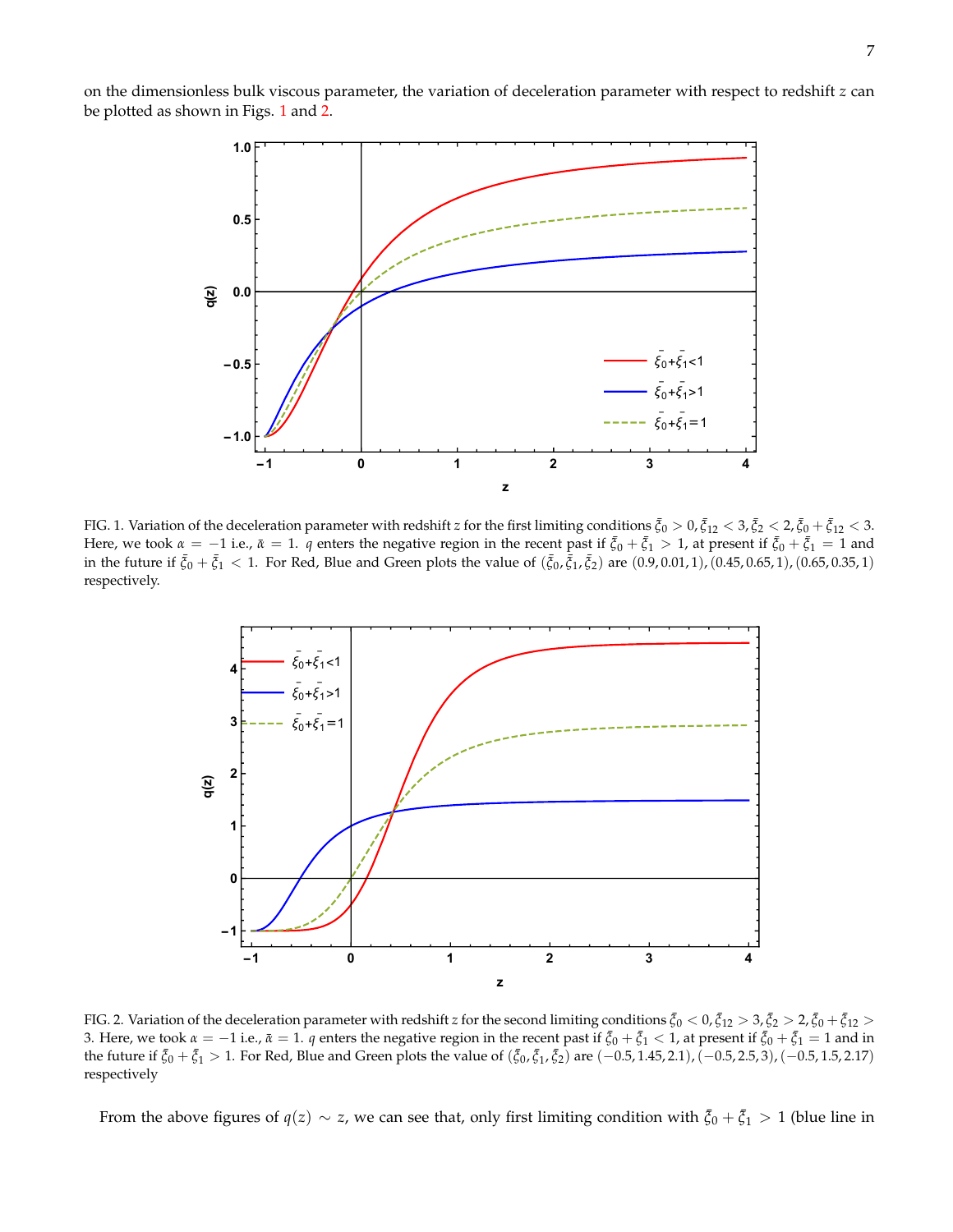Fig. [1](#page-6-0) shows a phase transition from early deceleration to present acceleration and second limiting condition is not be suitable to discuss the present observational scenario. Also the first limiting condition with  $\bar{\zeta}_0 + \bar{\zeta}_1 = 1$  and ¯*ξ*<sup>0</sup> + ¯*ξ*<sup>1</sup> < 1, which can be inferred from the following plots of Hubble parameter *H*(*z*) ∼ *z* as shown in Figs. [3](#page-7-0) and [4.](#page-7-1)



<span id="page-7-0"></span>FIG. 3. Variation of the Hubble parameter with redshift *z* for the first limiting conditions  $\bar{\zeta}_0 > 0$ ,  $\bar{\zeta}_{12} < 3$ ,  $\bar{\zeta}_2 < 2$ ,  $\bar{\zeta}_0 + \bar{\zeta}_{12} < 3$ . Here we took *α* = −1 i.e., *α* = 1. For Red, Blue and Green plots the value of  $(\bar{\xi}_0, \bar{\xi}_1, \bar{\xi}_2)$  are  $(0.9, 0.01, 1)$ ,  $(0.45, 0.65, 1)$ ,  $(0.65, 0.35, 1)$ respectively.



<span id="page-7-1"></span>FIG. 4. Variation of the Hubble parameter with redshift *z* for the second limiting conditions  $\bar{\xi}_0$  <  $0,\bar{\xi}_{12}$  >  $3,\bar{\xi}_2$  > 2,  $\bar{\xi}_0 + \bar{\xi}_{12} > 3$ . Here we took *α* = −1 i.e., *α* = 1. For Red, Blue and Green plots the value of  $(\bar{\xi}_0, \bar{\xi}_1, \bar{\xi}_2)$  are (−0.5, 1.45, 2.1),(−0.5, 2.5, 3),(−0.5, 1.5, 2.17) respectively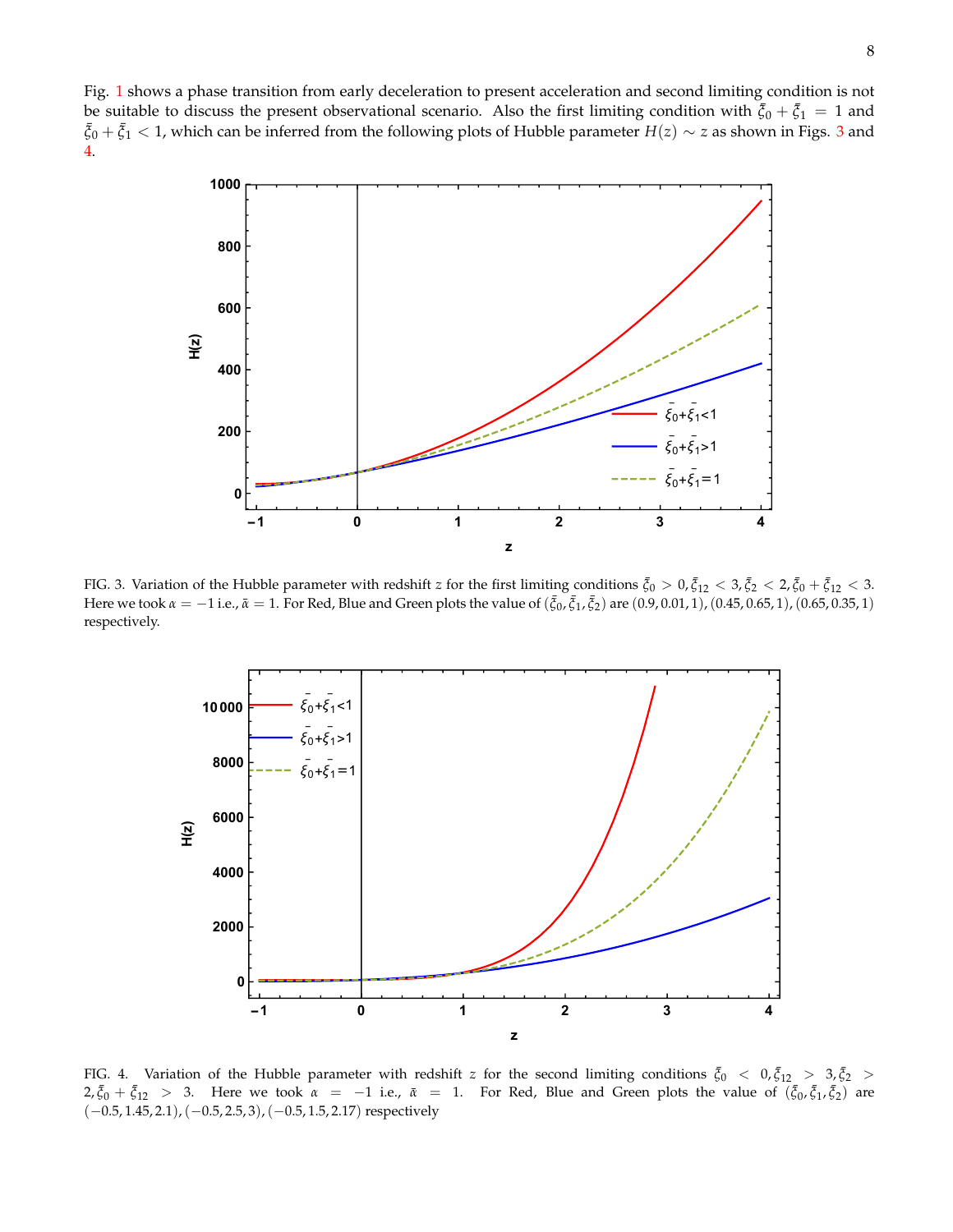With a discussion of the geometrical behavior of our obtained model, we shall now try to find out suitable numerical values of the model parameters consistent with the present observations. We only consider the first limiting condition for our further analysis.

### <span id="page-8-0"></span>**VI. BEST FIT VALUES OF MODEL PARAMETERS FROM OBSERVATION**

We have found an exact solution of the Einstein field equations with the bulk viscous matter in *f*(*Q*) gravity having four model parameters *α*, *ξ*0, *ξ*<sup>1</sup> and *ξ*2. We must discuss the approximate values of these model parameters describing well the present universe through some observational datasets. To obtain the best fit values of these model parameters, we have used mainly two datasets namely, the Hubble datasets containing 57 data points and the Pantheon datasets containing 1048 datasets. Furthermore, we have discussed our results together with the Baryon Acoustic oscillations (BAO) datasets. To constrain the model parameters with the above discussed datasets, we have used the Python's Scipy optimization technique. First, we have estimated the global minima for the Hubble function in equation [\(23\)](#page-4-5). For the numerical analysis, we employ the Python's emcee library and consider a Gaussian prior with above estimates as means and a fixed  $\sigma = 1.0$  as dispersion. The idea behind the analysis is to check the parameter space in the neighborhood of the local minima. More about the Hubble datasets, Pantheon datasets and BAO datasets and methodology are discussed below in some detail and finally, the results are discussed as 2-dimensional contour plots with  $1 - \sigma \& 2 - \sigma$  errors.

### **A. H(z) datasets**

We are familiar with the well known cosmological principle which assumes that on the large scale, our universe is homogeneous and isotropic. This principle is the backbone of modern cosmology. In the last few decades this principle had been tested several times and have been supported by many cosmological observations. In the study of observational cosmology, the expansion scenario of the universe be directly investigated by the Hubble parameter i.e.  $H = \frac{\dot{a}}{a}$  where *a* represents derivative of cosmic scale factor *a* with respect to cosmic time *t*. The Hubble parameter as a function of redshift can be expressed as  $H(z)=-\frac{1}{1+z}\frac{dz}{dt}$ , where  $dz$  is acquired from the spectroscopic surveys and therefore a measurement of *dt* furnishes the model independent value of the Hubble parameter. In general, there are two well known methods that are used to measure the value of the Hubble parameter values *H*(*z*) at some definite redshift. The first one is the extraction of  $H(z)$  from line-of-sight BAO data and another one is the differential age method [\[63\]](#page-23-28)-[\[81\]](#page-23-29). In this manuscript, we have taken an updated set of 57 data points. In this set of 57 Hubble data points, 31 points measured via the method of differential age (DA) and remaining 26 points through BAO and other methods in the range of redshift given as  $0.07 \le z \le 2.42$  [\[82\]](#page-23-30). Furthermore, we have taken  $H_0 = 69$  Km/ $s/Mpc$ for our analysis . To find out the mean values of the model parameters *α*, *ξ*0, *ξ*<sup>1</sup> and *ξ*<sup>2</sup> (which is equivalent to the maximum likelihood analysis), we have taken the chi-square function as,

$$
\chi_{H}^{2}(\alpha, \xi_{0}, \xi_{1}, \xi_{2}) = \sum_{i=1}^{57} \frac{[H_{th}(z_{i}, \alpha, \xi_{0}, \xi_{1}, \xi_{2}) - H_{obs}(z_{i})]^{2}}{\sigma_{H(z_{i})}^{2}}, \tag{35}
$$

where the theoretical value of Hubble parameter is represented by  $H_{th}$  and the observed value by  $H_{obs}$  and  $\sigma_{H(z_i)}$ represents the standard error in the observed value of *H*. The 57 points of Hubble parameter values *H*(*z*) with errors *σ<sup>H</sup>* from differential age (31 points) method and BAO and other (26 points) methods are tabulated in Table-1 with references.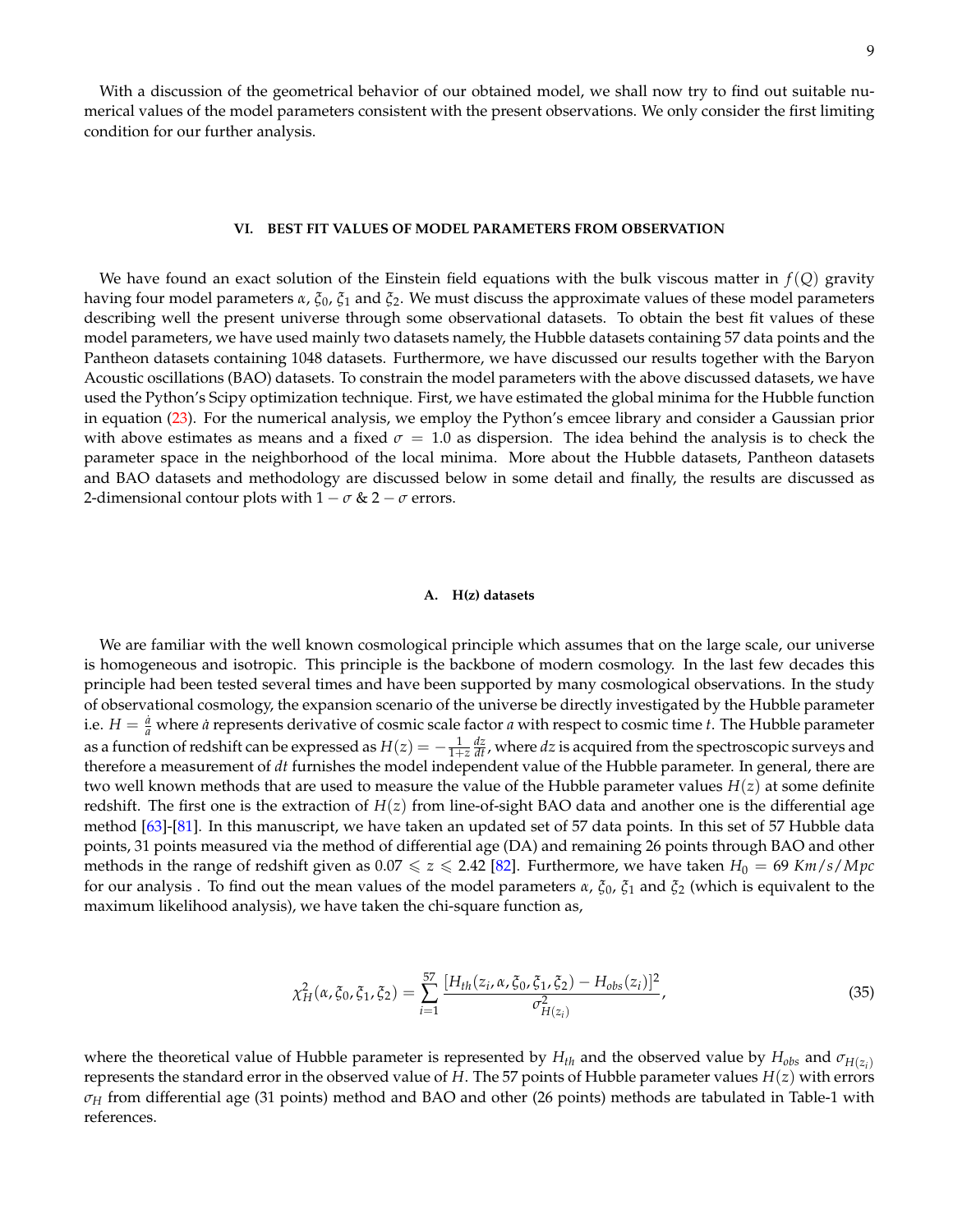| Table-1: 57 points of $H(z)$ datasets |       |                |        |                  |       |            |        |  |  |  |  |
|---------------------------------------|-------|----------------|--------|------------------|-------|------------|--------|--|--|--|--|
| 31 points from DA method              |       |                |        |                  |       |            |        |  |  |  |  |
| $\boldsymbol{z}$                      | H(z)  | $\sigma_H$     | Ref.   | $\boldsymbol{z}$ | H(z)  | $\sigma_H$ | Ref.   |  |  |  |  |
| 0.070                                 | 69    | 19.6           | $[63]$ | 0.4783           | 80    | 99         | $[67]$ |  |  |  |  |
| 0.90                                  | 69    | 12             | $[64]$ | 0.480            | 97    | 62         | $[63]$ |  |  |  |  |
| 0.120                                 | 68.6  | 26.2           | $[63]$ | 0.593            | 104   | 13         | [65]   |  |  |  |  |
| 0.170                                 | 83    | 8              | [64]   | 0.6797           | 92    | $8\,$      | $[65]$ |  |  |  |  |
| 0.1791                                | 75    | $\overline{4}$ | $[65]$ | 0.7812           | 105   | 12         | [65]   |  |  |  |  |
| 0.1993                                | 75    | 5              | $[65]$ | 0.8754           | 125   | 17         | $[65]$ |  |  |  |  |
| 0.200                                 | 72.9  | 29.6           | [66]   | 0.880            | 90    | 40         | $[63]$ |  |  |  |  |
| 0.270                                 | 77    | 14             | [64]   | 0.900            | 117   | 23         | [64]   |  |  |  |  |
| 0.280                                 | 88.8  | 36.6           | [66]   | 1.037            | 154   | 20         | [65]   |  |  |  |  |
| 0.3519                                | 83    | 14             | $[65]$ | 1.300            | 168   | 17         | $[64]$ |  |  |  |  |
| 0.3802                                | 83    | 13.5           | $[67]$ | 1.363            | 160   | 33.6       | [69]   |  |  |  |  |
| 0.400                                 | 95    | $17\,$         | [64]   | 1.430            | 177   | 18         | [64]   |  |  |  |  |
| 0.4004                                | 77    | 10.2           | $[67]$ | 1.530            | 140   | 14         | [64]   |  |  |  |  |
| 0.4247                                | 87.1  | 11.2           | $[67]$ | 1.750            | 202   | 40         | $[64]$ |  |  |  |  |
| 0.4497                                | 92.8  | 12.9           | $[67]$ | 1.965            | 186.5 | 50.4       | [69]   |  |  |  |  |
| 0.470                                 | 89    | 34             | [68]   |                  |       |            |        |  |  |  |  |
| 26 points from BAO & other method     |       |                |        |                  |       |            |        |  |  |  |  |
| $\boldsymbol{z}$                      | H(z)  | $\sigma_H$     | Ref.   | $\boldsymbol{z}$ | H(z)  | $\sigma_H$ | Ref.   |  |  |  |  |
| 0.24                                  | 79.69 | 2.99           | $[70]$ | 0.52             | 94.35 | 2.64       | $[72]$ |  |  |  |  |
| 0.30                                  | 81.7  | 6.22           | $[71]$ | 0.56             | 93.34 | 2.3        | $[72]$ |  |  |  |  |
| 0.31                                  | 78.18 | 4.74           | $[72]$ | 0.57             | 87.6  | 7.8        | $[76]$ |  |  |  |  |
| 0.34                                  | 83.8  | 3.66           | $[70]$ | 0.57             | 96.8  | 3.4        | $[77]$ |  |  |  |  |
| 0.35                                  | 82.7  | 9.1            | $[73]$ | 0.59             | 98.48 | 3.18       | $[72]$ |  |  |  |  |
| 0.36                                  | 79.94 | 3.38           | $[72]$ | 0.60             | 87.9  | 6.1        | $[75]$ |  |  |  |  |
| 0.38                                  | 81.5  | 1.9            | $[74]$ | 0.61             | 97.3  | 2.1        | $[74]$ |  |  |  |  |
| 0.40                                  | 82.04 | 2.03           | $[72]$ | 0.64             | 98.82 | 2.98       | $[72]$ |  |  |  |  |
| 0.43                                  | 86.45 | 3.97           | $[70]$ | 0.73             | 97.3  | 7.0        | $[75]$ |  |  |  |  |
| 0.44                                  | 82.6  | 7.8            | $[75]$ | 2.30             | 224   | 8.6        | $[78]$ |  |  |  |  |
| 0.44                                  | 84.81 | 1.83           | $[72]$ | 2.33             | 224   | 8          | $[79]$ |  |  |  |  |
| 0.48                                  | 87.79 | 2.03           | $[72]$ | 2.34             | 222   | 8.5        | [80]   |  |  |  |  |
| 0.51                                  | 90.4  | 1.9            | $[74]$ | 2.36             | 226   | 9.3        | [81]   |  |  |  |  |

Using the above datasets, we have estimated the best fit values of the model parameters *α*, *ξ*0, *ξ*<sup>1</sup> and *ξ*<sup>2</sup> as and is shown in the following plot [5](#page-10-0) as 2-d contour sub-plots with 1  $\sigma$  & 2  $\sigma$  errors. The best fit values are obtained as  $\alpha = -1.03_{-0.55}^{+0.52}$ ,  $\xi_0 = 1.54_{-0.79}^{+0.83}$ ,  $\xi_1 = 0.08_{-0.49}^{+0.49}$  and  $\xi_2 = 0.66_{-0.83}^{+0.82}$  with the 57 points of Hubble datasets as given in Table-1. Also, we have shown the error bar plot for the discussed Hubble datasets and is shown in the following plot [6](#page-11-0) together with our obtained model compared with the ΛCDM model (with  $\Omega_{m0} = 0.3$  and  $\Omega_{\Lambda 0} = 0.7$ ). The plot shows nice fit of our model to the observational Hubble datasets.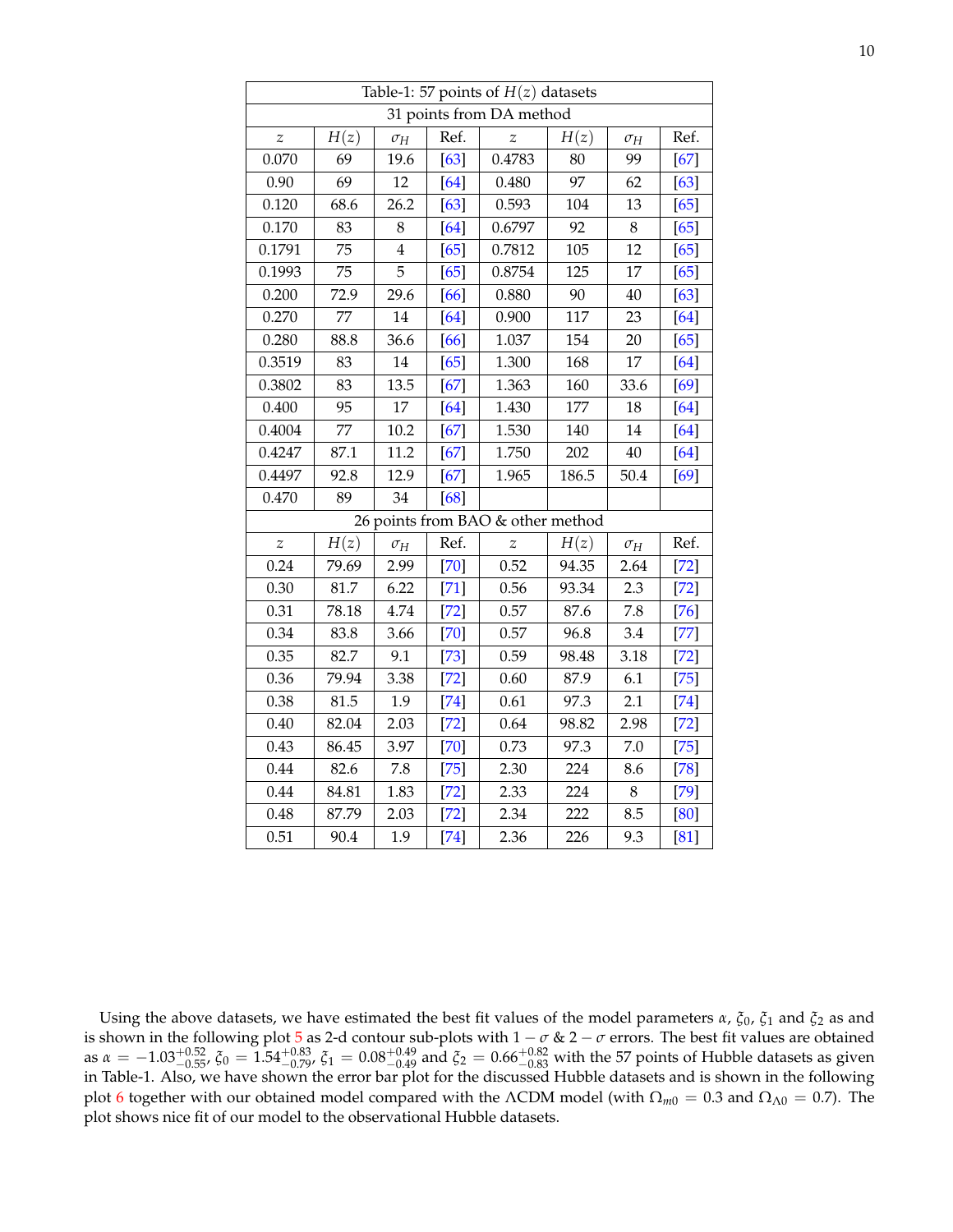

<span id="page-10-0"></span>FIG. 5. The plot shows the 2-d contour plots of the model parameters with  $1 - \sigma$  and  $2 - \sigma$  errors and also shows the best fit values of the model parameters *α*, *ξ*0, *ξ*<sup>1</sup> and *ξ*<sup>2</sup> obtained from the 57 points of Hubble datasets.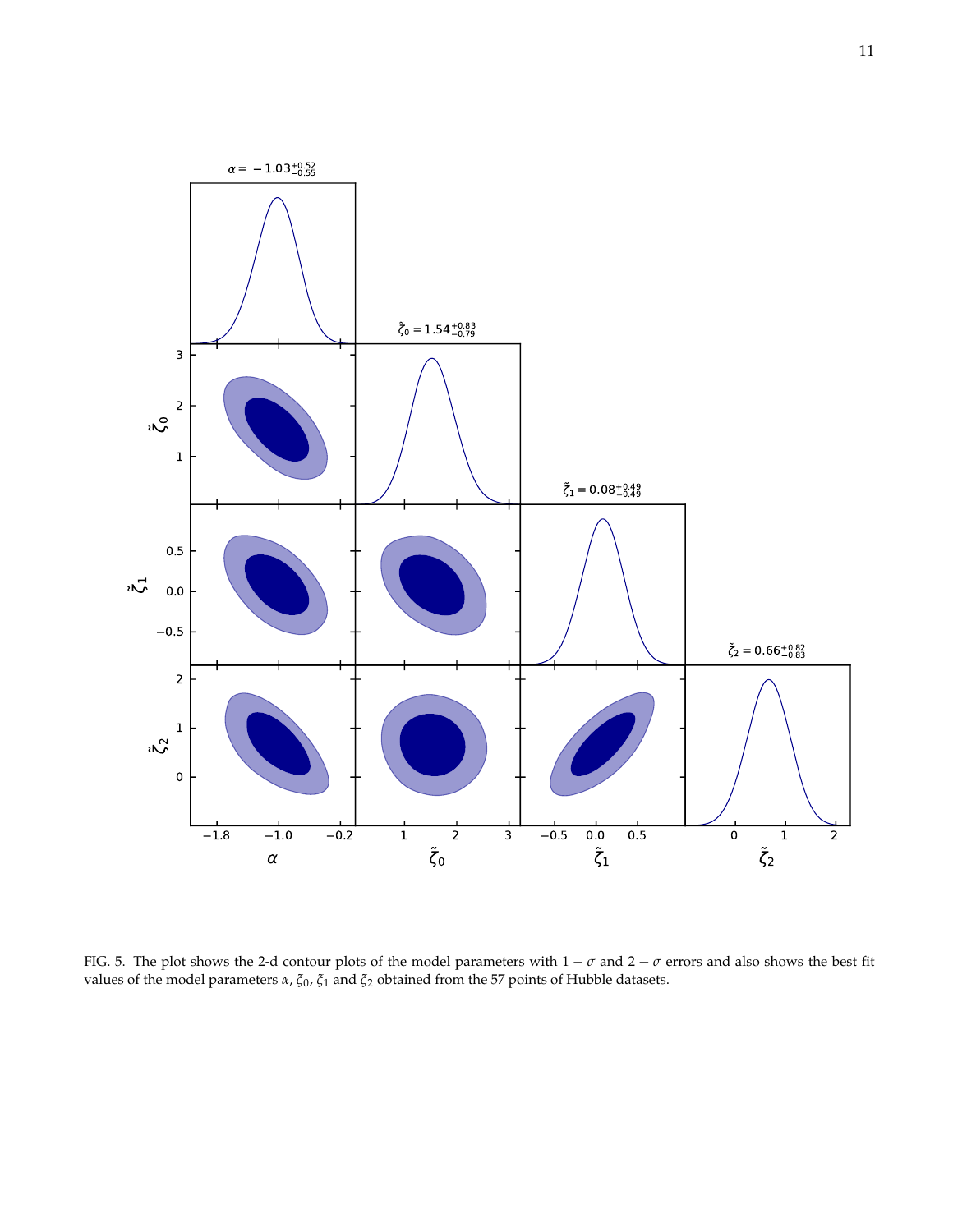

<span id="page-11-0"></span>FIG. 6. The plot shows the plot of Hubble function *H*(*z*) vs. redshift *z* for our model shown in red line which shows nice fit to the 57 points of the Hubble datasets shown in dots with it's error bars and also compared to the ΛCDM model shown in black solid line with  $\Omega_{m0} = 0.3$  &  $\Omega_{\Lambda 0} = 0.7$ .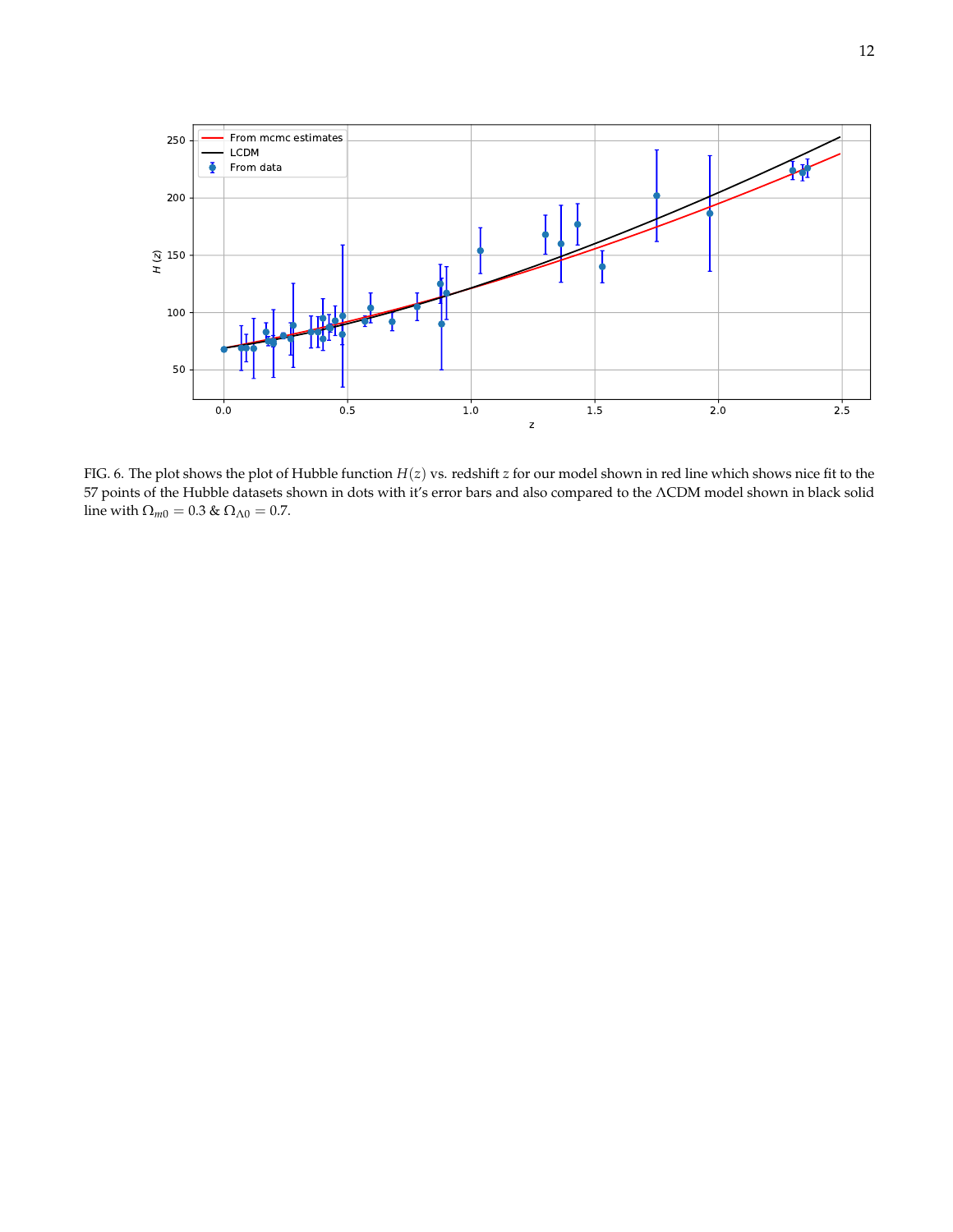#### **B. Pantheon datasets**

Initially, the observational studies on supernovae of the golden sample of 50 points of type *Ia* suggested that our universe is in an accelerating phase of expansion. After the result, the studies on more and more samples of supernovae datasets increased during the past two decades. Recently, the latest sample of supernovae of type *Ia* datasets are released containing 1048 data points. In this article, we have used this set of datasets known as Pantheon datasets [\[83\]](#page-23-48) with 1048 samples of spectroscopically confirmed SNe *Ia* covering the range in the redshift range 0.01 <  $z < 2.26$ . In the redshift range  $0 < z_i \leq 1.41$ , these data points gives the estimation of the distance moduli  $\mu_i = \mu_i^{obs}$ . Here, we fit our model parameters of the obtained model, comparing the theoretical  $\mu_i^{th}$  value and the observed  $\mu_i^{obs}$ value of the distance modulus. The distance moduli which are the logarithms given as  $\mu_i^{th} = \mu(D_L) = m - M =$  $5\log_{10}(D_L)+\mu_0$ , where  $m$  and  $M$  represents apparent and absolute magnitudes and  $\mu_0=5\log\left(H_0^{-1}/Mpc\right)+25$  is the marginalized nuisance parameter. The luminosity distance is taken to be,

$$
D_l(z) = \frac{c(1+z)}{H_0} S_k \left( H_0 \int_0^z \frac{1}{H(z^*)} dz^* \right),
$$
  
where  $S_k(x) = \begin{cases} \sinh(x\sqrt{\Omega_k})/\Omega_k, \Omega_k > 0\\ x, \qquad \Omega_k = 0\\ \sin x\sqrt{|\Omega_k|})/\left|\Omega_k\right|, \Omega_k < 0 \end{cases}$ .

Here,  $\Omega_k = 0$  (flat space-time). We have calculated distance  $D_L(z)$  and corresponding chi square function that measures difference between predictions of our model and the SN *Ia* observational data. The  $\chi^2_{SN}$  function for the Pantheon datasets is taken to be,

$$
\chi_{SN}^2(\mu_0, \alpha, \xi_0, \xi_1, \xi_2) = \sum_{i=1}^{1048} \frac{[\mu^{th}(\mu_0, z_i, \alpha, \xi_0, \xi_1, \xi_2) - \mu^{obs}(z_i)]^2}{\sigma_{\mu(z_i)}^2},\tag{36}
$$

 $\sigma_{\mu(z_i)}^2$  is the standard error in the observed value. After marginalizing  $\mu_0$ , the chi square function is written as,

$$
\chi_{SN}^2(\alpha, \xi_0, \xi_1, \xi_2) = A(\alpha, \xi_0, \xi_1, \xi_2) - [B(\alpha, \xi_0, \xi_1, \xi_2)]^2 / C(\alpha, \xi_0, \xi_1, \xi_2)
$$

where

$$
A(\alpha, \xi_0, \xi_1, \xi_2) = \sum_{i=1}^{1048} \frac{[\mu^{th}(\mu_0 = 0, z_i, \alpha, \xi_0, \xi_1, \xi_2) - \mu^{obs}(z_i)]^2}{\sigma_{\mu(z_i)}^2},
$$
  
\n
$$
B(\alpha, \xi_0, \xi_1, \xi_2) = \sum_{i=1}^{1048} \frac{[\mu^{th}(\mu_0 = 0, z_i, \alpha, \xi_0, \xi_1, \xi_2) - \mu^{obs}(z_i)]^2}{\sigma_{\mu(z_i)}^2},
$$
  
\n
$$
C(\alpha, \xi_0, \xi_1, \xi_2) = \sum_{i=1}^{1048} \frac{1}{\sigma_{\mu(z_i)}^2}.
$$

Using the above Pantheon datasets, we have estimated the best fit values of the model parameters *α*, *ξ*0, *ξ*<sup>1</sup> and *ξ*<sup>2</sup> and is shown in the following plot [7](#page-13-0) as 2-d contour sub-plots with 1 − *σ* & 2 − *σ* errors. The best fit values are obtained as  $α = -1.33_{-0.43}^{+0.45}$ ,  $ξ_0 = 0.10_{-0.12}^{+0.21}$ ,  $ξ_1 = 1.81_{-0.87}^{+0.91}$  and  $ξ_2 = 2.08_{-0.96}^{+0.91}$  with 1048 points of Pantheon datasets. Also, we have shown the error bar plot for the discussed Pantheon datasets and is shown in the following plot [8](#page-14-0) together with our obtained model compared with the ΛCDM model (with  $\Omega_{m0} = 0.3$  and  $\Omega_{\Lambda 0} = 0.7$ ). The plot shows nice fit of our model to the observational Pantheon datasets.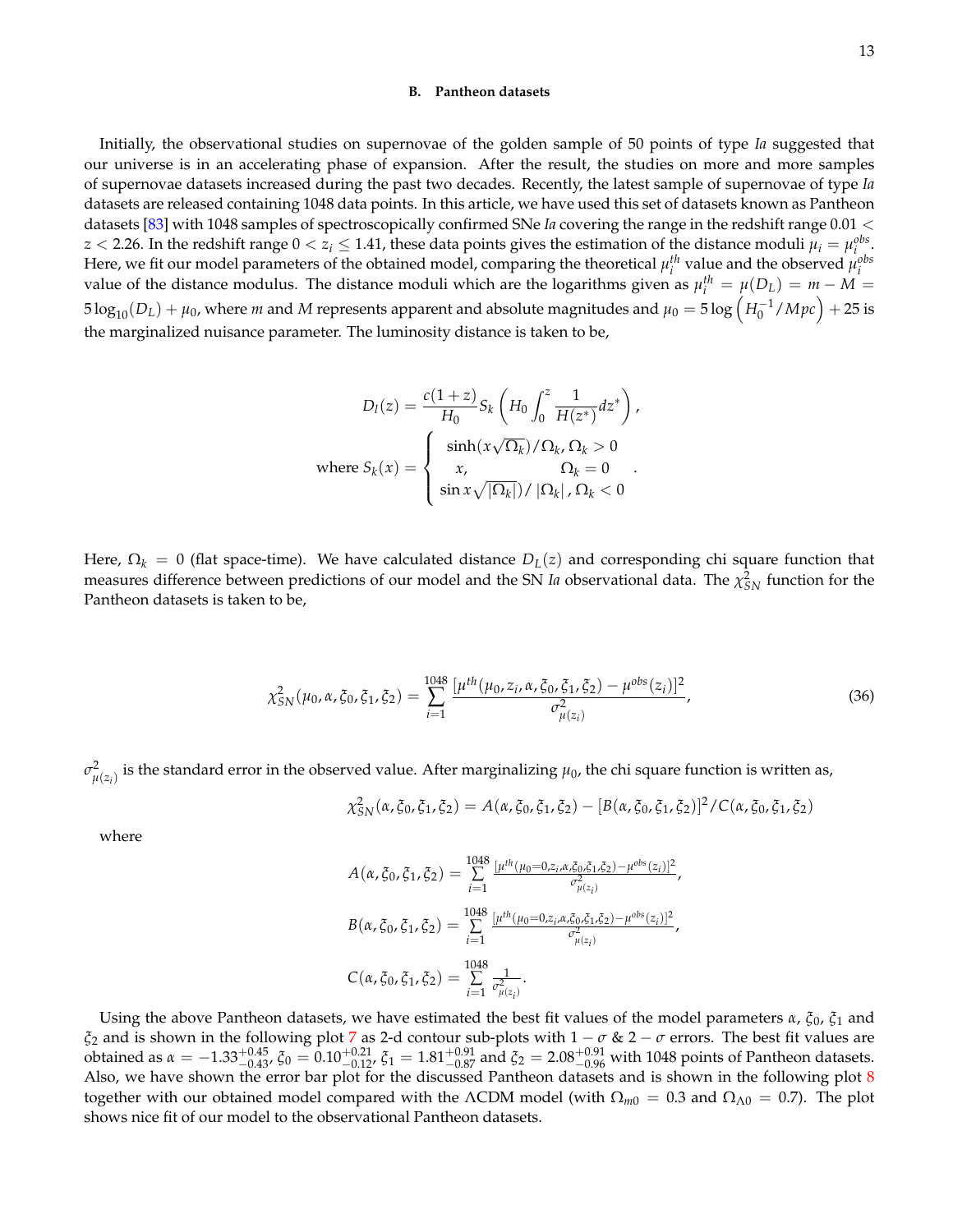

<span id="page-13-0"></span>FIG. 7. The plot shows the best fit values of the model parameters *α*, *ξ*0, *ξ*<sup>1</sup> and *ξ*<sup>2</sup> obtained w.r.t to the 1048 points of Pantheon datasets at  $1 - \sigma$  and  $2 - \sigma$  confidence level.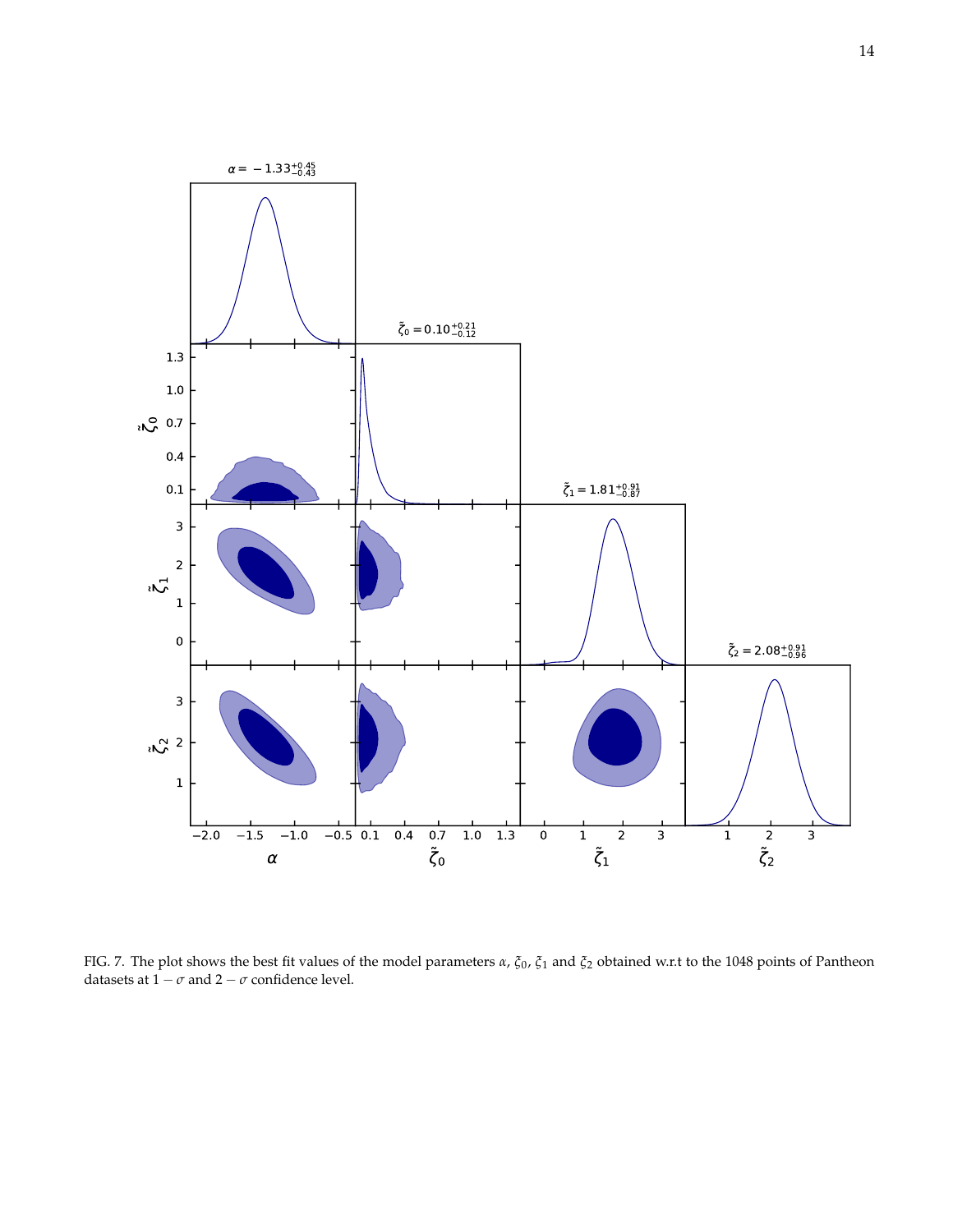

<span id="page-14-0"></span>FIG. 8. The plot shows the plot of distance modulus *µ*(*z*) vs. redshift *z* for our model shown in red line which shows nice fit to the 1048 points of the Pantheon datasets shown in dots with it's error bars.

## **C. BAO datasets**

In the study of the Early Universe baryons, photons and dark matter come into picture and act as a single fluid coupled tightly through the Thompson scattering) but do not collapse under gravity and oscillate due to the large pressure of photons. Baryonic acoustic oscillations is an analysis that discusses these oscillations in the early Universe. The characteristic scale of BAO is governed by the sound horizon *r<sup>s</sup>* at the photon decoupling epoch *z*∗ and is given by the following relation,

$$
r_s(z_*) = \frac{c}{\sqrt{3}} \int_0^{\frac{1}{1+z_*}} \frac{da}{a^2 H(a) \sqrt{1 + (3\Omega_{0b}/4\Omega_{0\gamma})a}},
$$

where  $\Omega_{0b}$  and  $\Omega_{0\gamma}$  are respectively referred to baryon density and photon density at present time.

The angular diameter distance *D<sup>A</sup>* and the Hubble expansion rate *H* as a function of *z* are derived using the BAO sound horizon scale. If the measured angular separation of the BAO feature is denoted by  $\triangle \theta$  in the 2 point correlation function of the galaxy distribution on the sky and if the measured redshift separation of the BAO feature is denoted by  $\triangle$ zin same the 2 point correlation function along the line of sight then we have the relation,  $\triangle \theta = \frac{r_s}{d_A(z)}$  where  $d_A(z) = \int_0^z \frac{dz^T}{H(z')}$  and  $\triangle z = H(z)r_s$ . Here, in this work, a simple BAO datasets of six points for  $d_A(z_*)/D_V(z_{BAO})$  is considered from the references [\[84](#page-23-49)[–89\]](#page-24-0), where the photon decoupling redshift is taken as  $z_* \approx 1091$  and  $d_A(z)$  is the co-moving angular diameter distance together with the dilation scale  $D_V(z)$  =  $\left(d_A(z)^2z/H(z)\right)^{1/3}$ . The following table-2 shows the six points of the BAO datasets,

| Table-2: Values of $d_A(z_*)/D_V(z_{BAO})$ for distinct values of $z_{BAO}$ |                  |                  |                  |                 |                 |                 |  |  |  |  |  |
|-----------------------------------------------------------------------------|------------------|------------------|------------------|-----------------|-----------------|-----------------|--|--|--|--|--|
| ZBAO                                                                        | 0.106            |                  | 0.35             | 0.44            | 0.6             | 0.73            |  |  |  |  |  |
| $d_A(z_*)$<br>$D_V(z_{BAO})$                                                | $30.95 \pm 1.46$ | $17.55 \pm 0.60$ | $10.11 \pm 0.37$ | $8.44 \pm 0.67$ | $6.69 \pm 0.33$ | $5.45 \pm 0.31$ |  |  |  |  |  |

Also, the chi square function for BAO is given by [\[89\]](#page-24-0),

$$
\chi_{BAO}^2 = X^T C^{-1} X, \qquad (37)
$$

**.**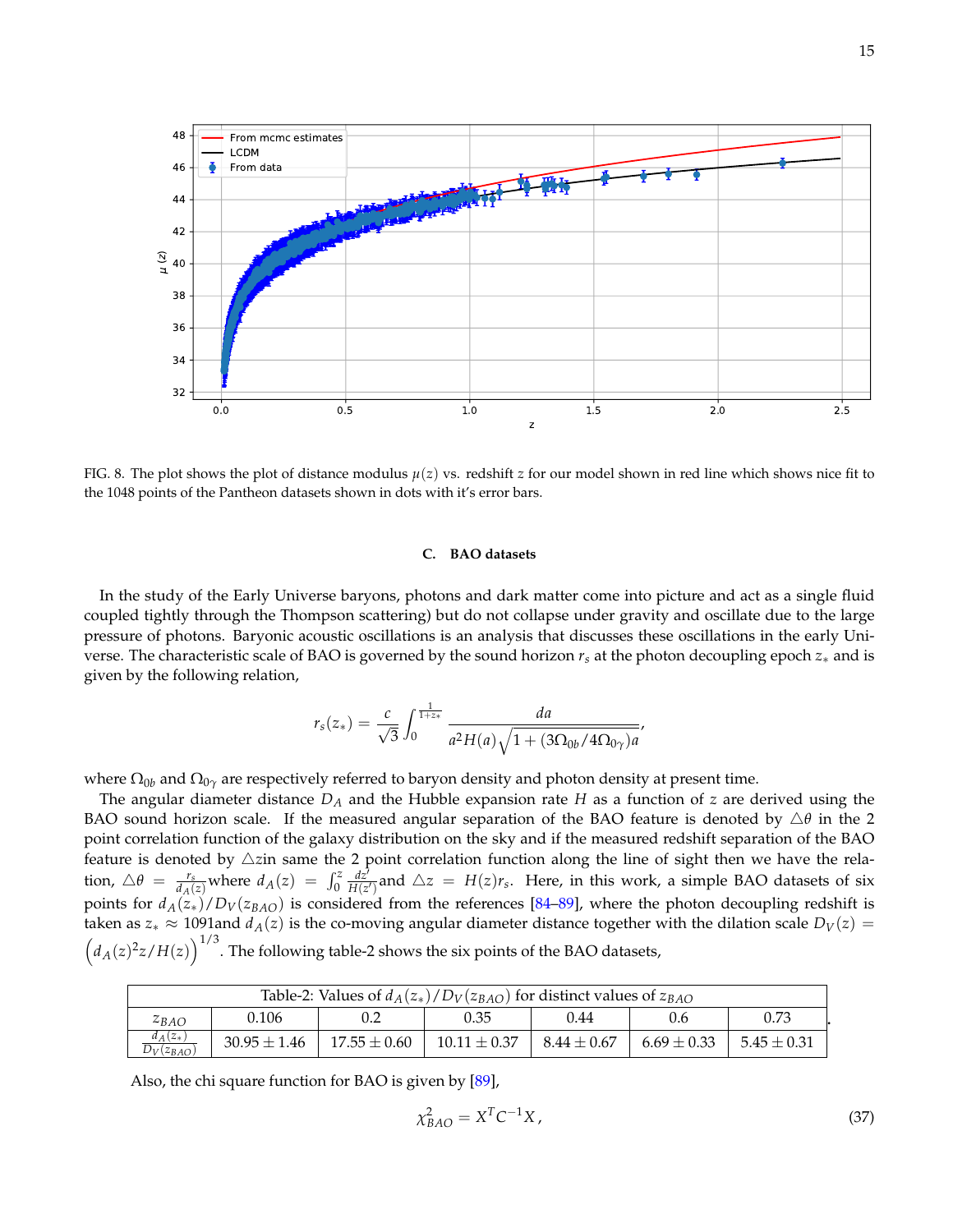**where**

$$
X = \begin{pmatrix} \frac{d_A(z_*)}{D_V(0.106)} - 30.95\\ \frac{d_A(z_*)}{D_V(0.2)} - 17.55\\ \frac{d_A(z_*)}{D_V(0.35)} - 10.11\\ \frac{d_A(z_*)}{D_V(0.44)} - 8.44\\ \frac{d_A(z_*)}{D_V(0.6)} - 6.69\\ \frac{d_A(z_*)}{D_V(0.73)} - 5.45 \end{pmatrix},
$$

and the inverse covariance matrix  $C^{-1}$  is defined in [\[89\]](#page-24-0).

$$
C^{-1}=\left(\begin{array}{cccccc} 0.48435 & -0.101383 & -0.164945 & -0.0305703 & -0.097874 & -0.106738 \\ -0.101383 & 3.2882 & -2.45497 & -0.0787898 & -0.252254 & -0.2751 \\ -0.164945 & -2.454987 & 9.55916 & -0.128187 & -0.410404 & -0.447574 \\ -0.0305703 & -0.0787898 & -0.128187 & 2.78728 & -2.75632 & 1.16437 \\ -0.097874 & -0.252254 & -0.410404 & -2.75632 & 14.9245 & -7.32441 \\ -0.106738 & -0.2751 & -0.447574 & 1.16437 & -7.32441 & 14.5022 \end{array}\right)
$$

Including these six data points of the BAO datasets with the Hubble datasets and combine the above results of Hubble constrained values, we obtain the values of the model parameters as,  $\alpha = -1.06^{+0.34}_{-0.82}$ ,  $\xi_0 = 2.25^{+0.37}_{-1.7}$ ,  $\xi_1 = -0.08^{+1.1}_{-0.96}$  and  $\xi_2 = 0.7^{+1.1}_{-1.1}$ . Similarly, including these six data points of the BAO datasets with the Pantheon datasets and combine the above results of Panteon constrained values, we obtain the values of the model parameters as,  $\alpha = -1.65_{-0.25}^{+0.85}$ ,  $\xi_0 = 0.86_{-1.1}^{+0.29}$ ,  $\xi_1 = -1.90_{-0.99}^{+0.97}$  and  $\xi_2 = 1.93_{-0.91}^{+1.2}$ . The combined results are shown as 2-d contour sub-plots with  $1 - \sigma$  &  $2 - \sigma$  errors in the following plots [9](#page-16-0) and [10.](#page-17-1)

.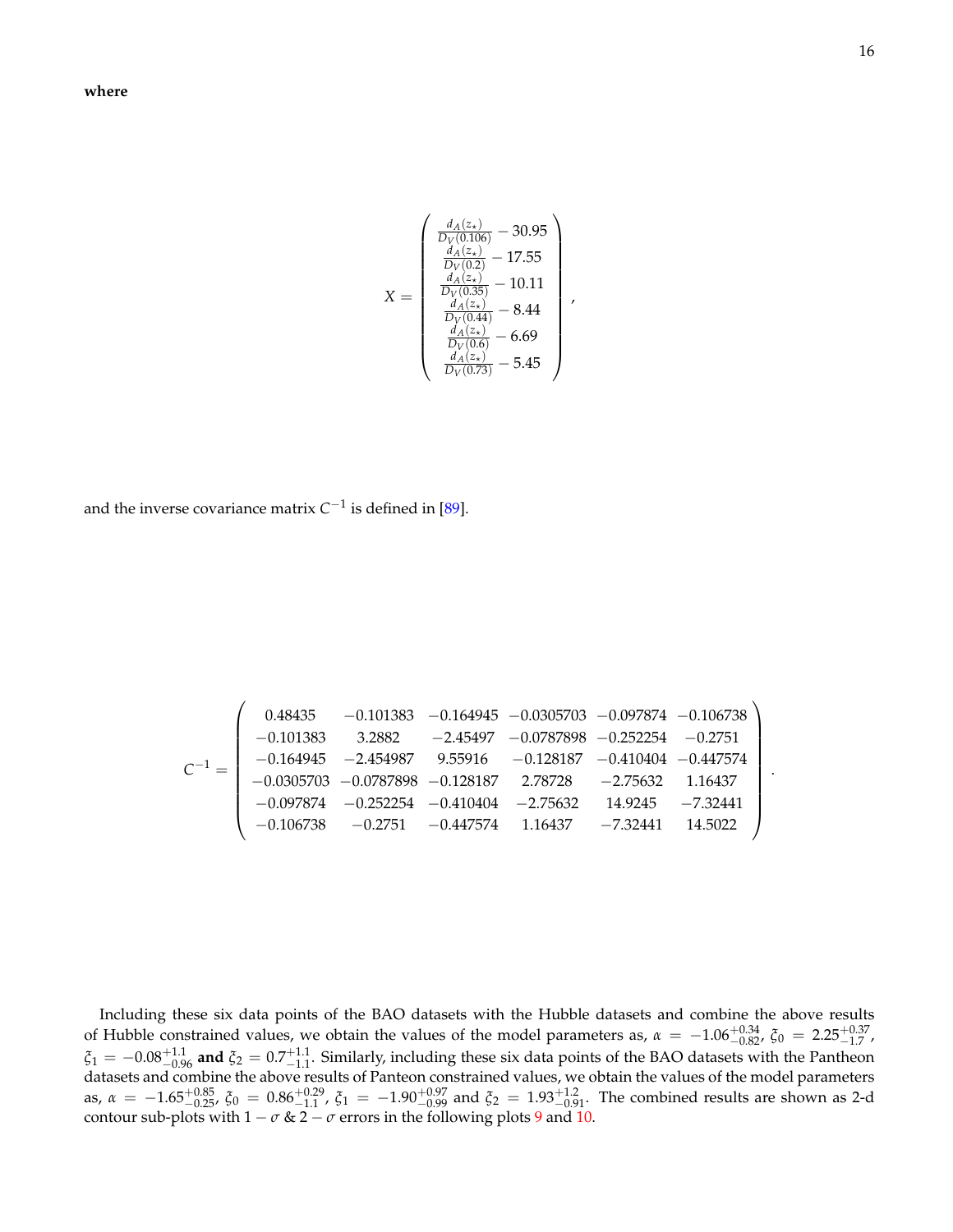

<span id="page-16-0"></span>FIG. 9. The plot shows the 2-d contour plots of the model parameters with  $1-\sigma$  and  $2-\sigma$  errors and also shows the best fit values of the model parameters *α*, *ξ*0, *ξ*<sup>1</sup> and *ξ*<sup>2</sup> obtained from the 57 points of Hubble datasets together with six points of BAO datasets.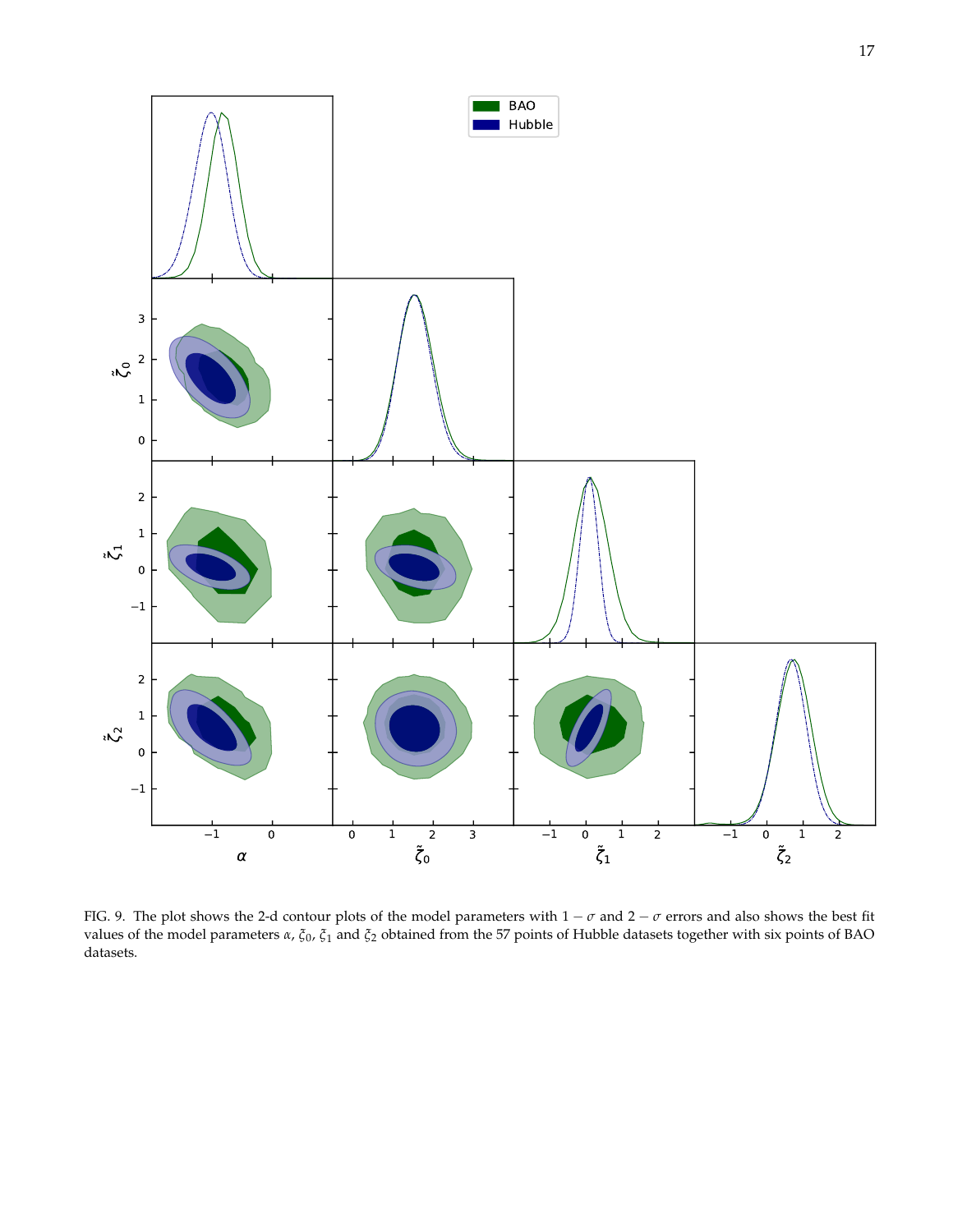

<span id="page-17-1"></span>FIG. 10. The plot shows the best fit values of the model parameters *α*, *ξ*0, *ξ*<sup>1</sup> and *ξ*<sup>2</sup> obtained w.r.t to the 1048 points of Pantheon datasets together with six points of BAO datasets at  $1 - \sigma$  and  $2 - \sigma$  confidence level.

### <span id="page-17-0"></span>**VII. STATEFINDER DIAGNOSTIC**

It is well-known that the deceleration parameter *q* and the Hubble parameter *H* are the oldest geometric variable. During the last few decades, plenty of DE (Dark Energy) models have been proposed and the remarkable growth in the precision of observational data both motivate us to go beyond these two parameters. In this direction, a new pair of geometrical quantities have been proposed by V. Sahni et al. [\[90\]](#page-24-1) called statefinder diagnostic parameters (*r*,*s*). The state finder parameters investigate the expansion dynamics through second and third derivatives of the cosmic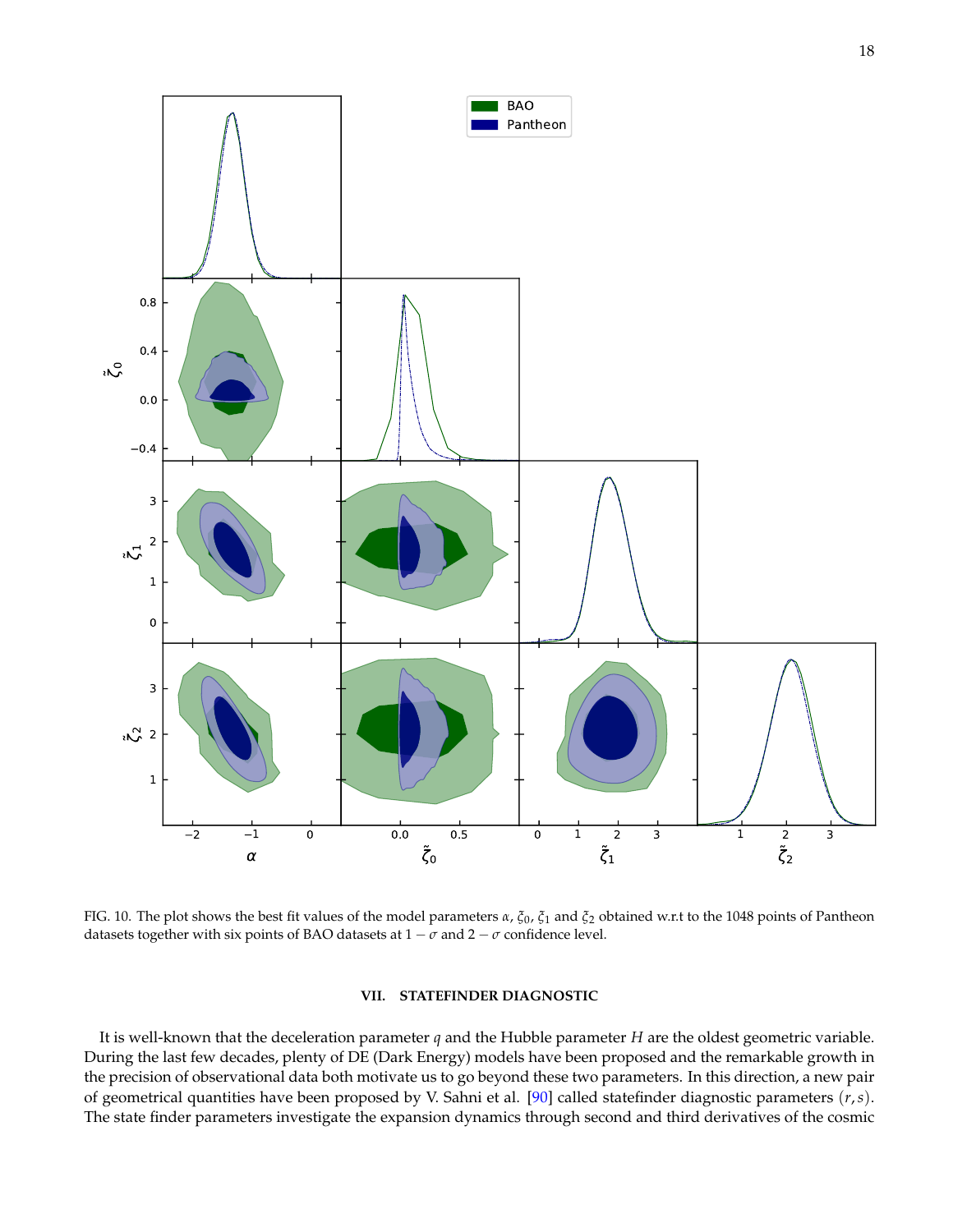(38)

scale factor which is a natural succeeding step beyond the parameters *H* and *q*. These parameters are defined as follows

> ... *a aH*<sup>3</sup>

 $r =$ 

and



$$
s = \frac{r-1}{3(q-\frac{1}{2})}.
$$
\n(39)

<span id="page-18-0"></span>FIG. 11. The evolution trajectories of the given model in *s* − *r* plane corresponding to the values of model parameters constrained by the Hubble and Pantheon datasets.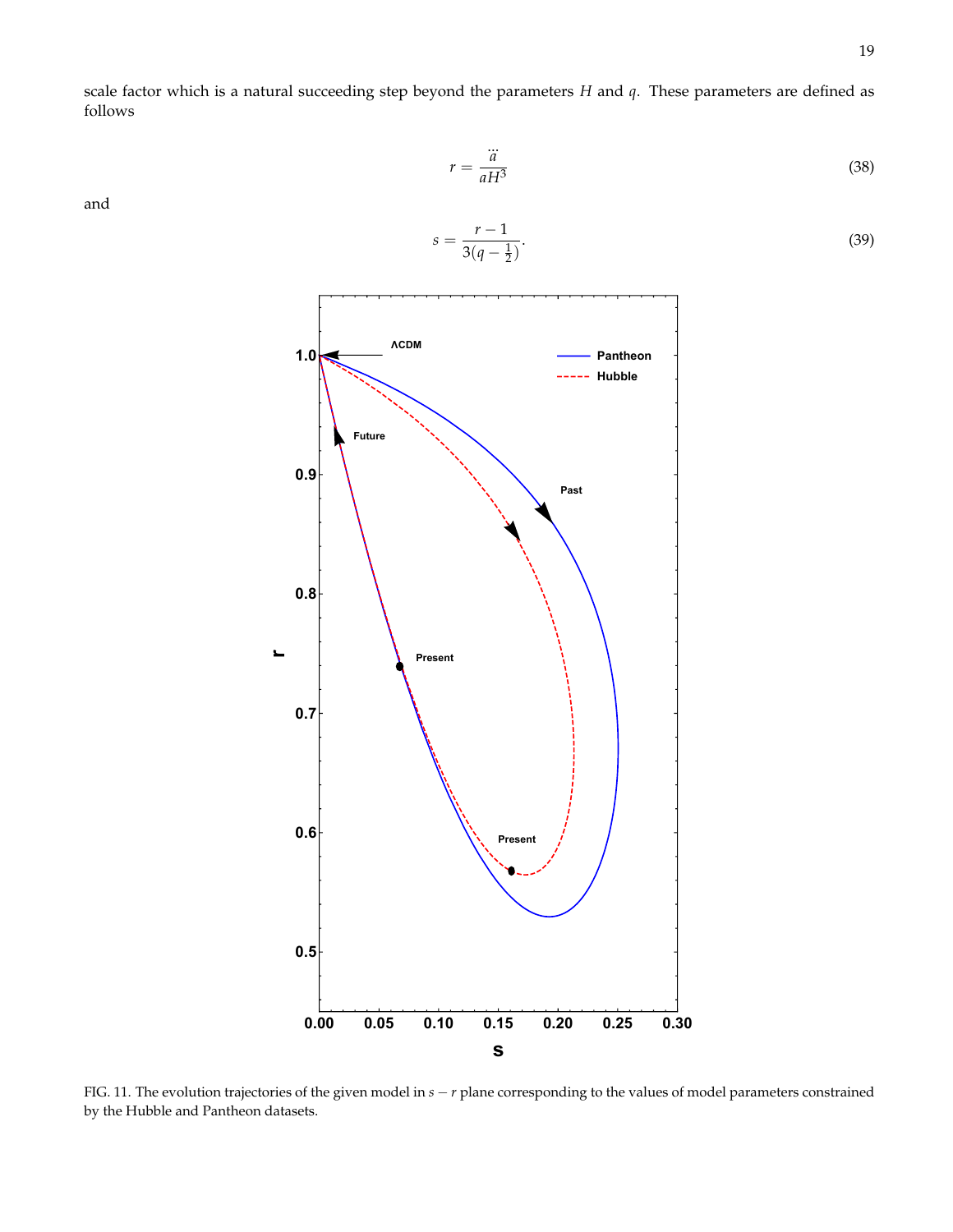

<span id="page-19-0"></span>FIG. 12. The evolution trajectories of the given model in *q* − *r* plane corresponding to the values of model parameters constrained by the Hubble and Pantheon datasets.

The fixed point  $(s, r) = (0, 1)$  in the  $s - r$  diagram [11](#page-18-0) shows the spatially flat ΛCDM model and  $(q, r) = (-1, 1)$ shows the de Sitter point in Fig. [12.](#page-19-0) We plot the *s* − *r* and *q* − *r* diagram for the values of *α*, *ξ*0, *ξ*<sup>1</sup> and *ξ*<sup>2</sup> constrained by the Hubble and the Pantheon data sets. Corresponding to the Hubble and the Pantheon datasets, the present values of (*s*,*r*) parameter are (0.159, 0.568) and (0.065, 0.748) respectively.Furthermore, we have also plotted the *s* − *r* and *q* − *r* diagrams for the other set of values of the model parameters *α*, *ξ*0, *ξ*<sup>1</sup> and *ξ*<sup>2</sup> as obtained by the combined results of BAO datasets with the Hubble and the Pantheon datasets and are shown in the following plots [13](#page-20-0) & [14.](#page-21-1) Corresponding to the combined results of BAO datasets with Hubble and the Pantheon datasets, the present values of (*s*,*r*) parameter are (0.030, 0.872) and (0.096, 0.621) respectively.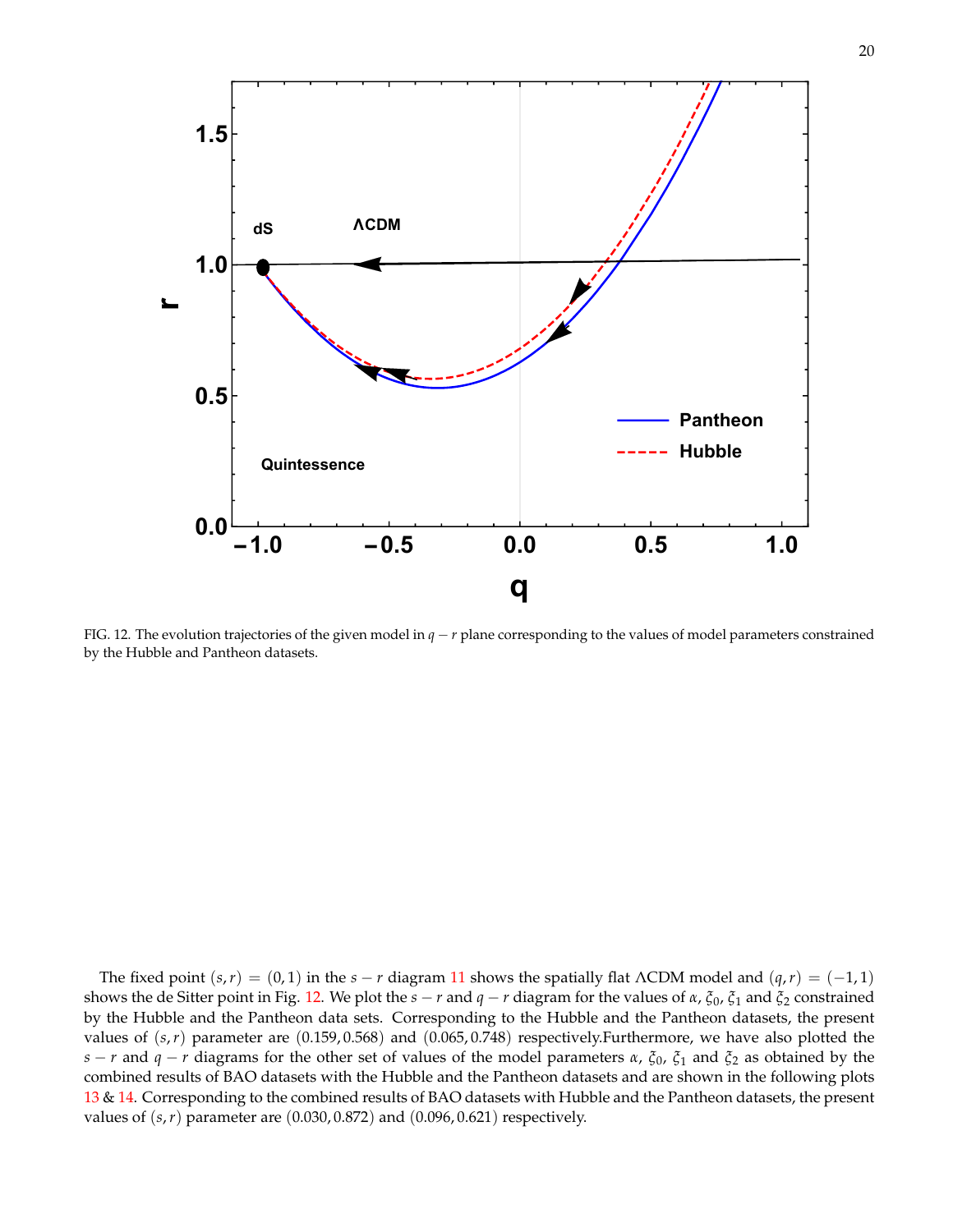

<span id="page-20-0"></span>FIG. 13. The evolution trajectories of the given model in *s* − *r* plane corresponding to the values of model parameters constrained by the Hubble and Pantheon datasets together with BAO datasets.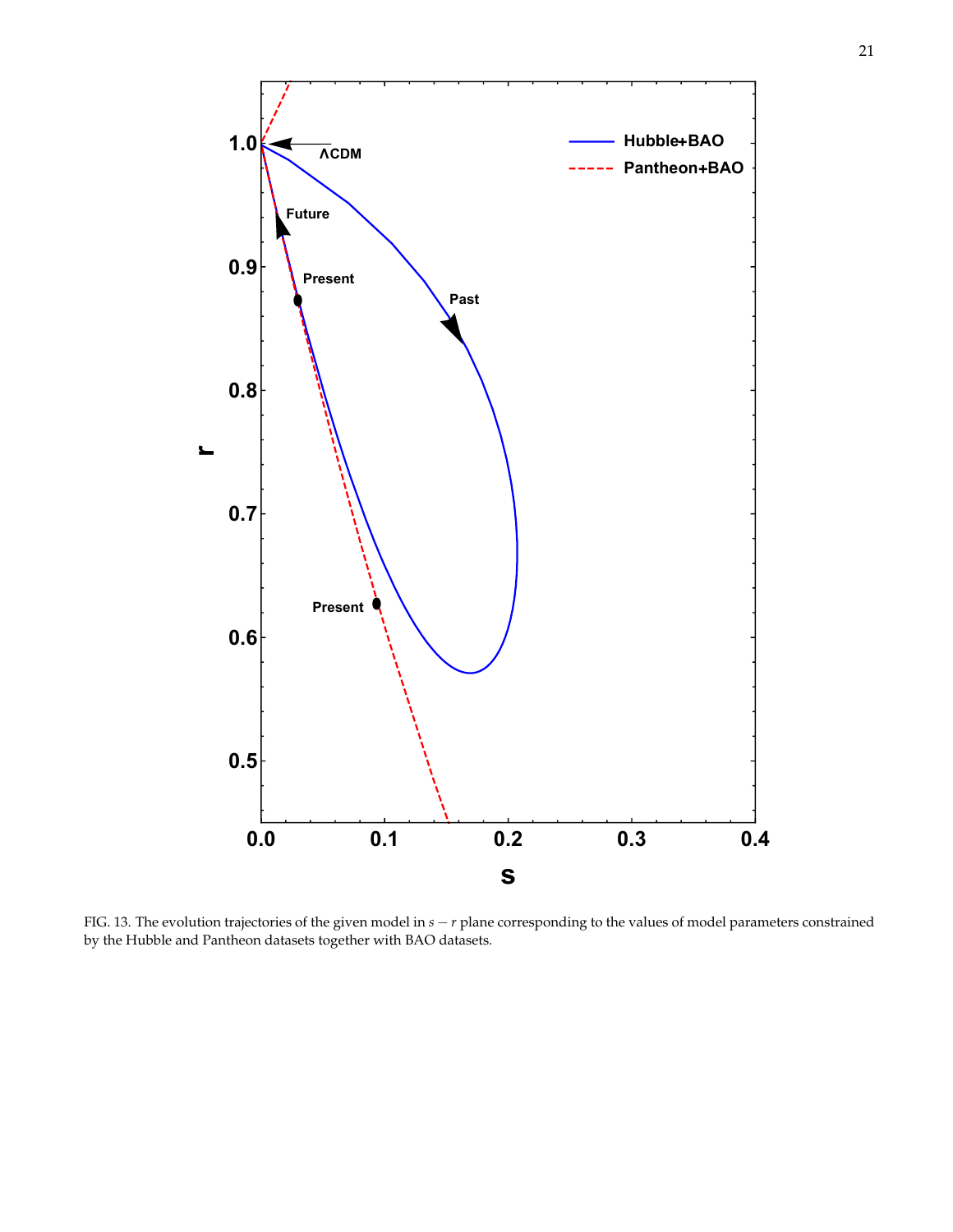

<span id="page-21-1"></span>FIG. 14. The evolution trajectories of the given model in *q* − *r* plane corresponding to the values of model parameters constrained by the Hubble and Pantheon datasets together with BAO datasets.

The statefinder diagnostic can differentiate the variety of dark energy models like quintessence, the Chaplygin gas, braneworld models, etc. See the references [\[91](#page-24-2)[–93\]](#page-24-3). The departure of our bulk viscous model from this fixed point establishes the distance of the given model from ΛCDM model. In present epoch the given model lie in Quintessence region (*s* > 0,*r* < 1). We can observe that the trajectories of *s* − *r* diagram will pass through the ΛCDM fixed point in the future. Thus the statefinder diagnostic successfully shows that the given model is different from other models of dark energy.

### <span id="page-21-0"></span>**VIII. CONCLUSIONS**

In this article, we analyzed the evolution of FLRW universe dominated with non-relativistic bulk viscous matter, where the time-dependent bulk viscosity has the form  $\xi=\xi_0+\xi_1H+\xi_2\left(\frac{H}{H}+H\right)$ . From the cosmic scale factor we found that in case of first limiting conditions the deceleration parameter shows the transition from deceleration to acceleration phase in past if  $\bar{\zeta}_0 + \bar{\zeta}_1 > \bar{\alpha}$ , at present if  $\bar{\zeta}_0 + \bar{\zeta}_1 = \bar{\alpha}$  and in the future if  $\bar{\zeta}_0 + \bar{\zeta}_1 < \bar{\alpha}$ . For second limiting conditions transition occur in the past if  $\bar{\zeta}_0 + \bar{\zeta}_1 < \bar{\alpha}$ , at present if  $\bar{\zeta}_0 + \bar{\zeta}_1 = \bar{\alpha}$  and in the future if  $\bar{\zeta}_0 + \bar{\zeta}_1 > \bar{\alpha}$ . While in the absence of bulk viscosity i.e.  $\zeta_0=\zeta_1=\zeta_2=0$ , the deceleration parameter becomes  $q=\frac{1}{2}$ . Hence, to describe the late-time acceleration of the expanding universe without invoking any dark energy component, the cosmic fluid with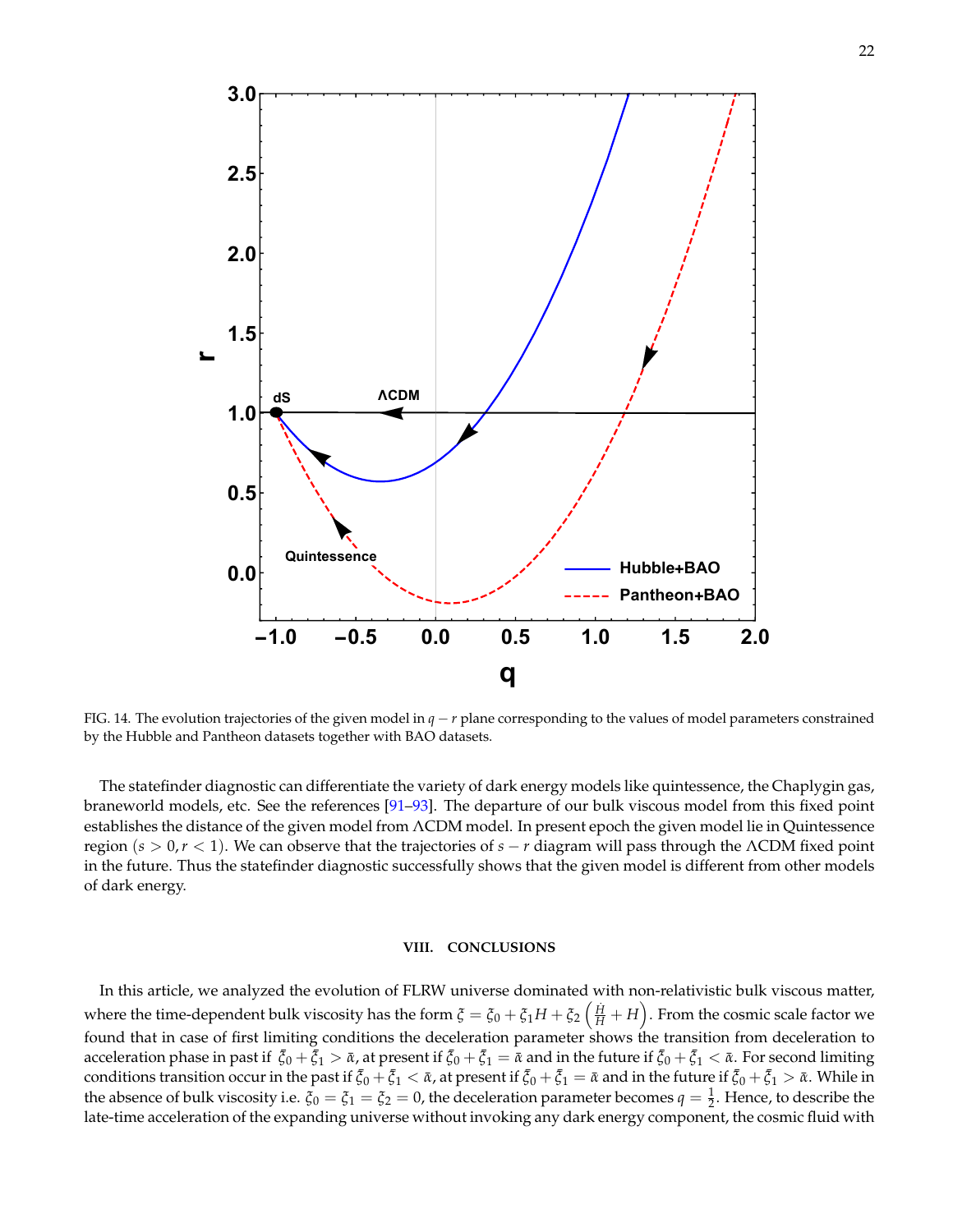bulk viscosity is the most viable candidate. The second limiting condition is not suitable for present observational scenario, so we have considered the first limiting condition for our analysis. Further, for constraining the model and bulk viscous parameter we have used Hubble data and Pantheon data sets. Hence, from the Hubble datasets, we have the best fit ranges for the model parameters are  $α = -1.03^{+0.52}_{-0.55}$ ,  $ξ_0 = 1.54^{+0.83}_{-0.79}$ ,  $ξ_1 = 0.08^{+0.49}_{-0.49}$  and  $ξ_2 =$  $0.66_{-0.83}^{+0.82}$  and from the Pantheon datasets, we have  $α = -1.33_{-0.43}^{+0.45}$ ,  $ξ_0 = 0.10_{-0.12}^{+0.21}$ ,  $ξ_1 = 1.81_{-0.87}^{+0.91}$  and  $ξ_2 = 2.08_{-0.96}^{+0.91}$ . Furthermore, including the six data points of the BAO datasets with the Hubble datasets and combine the results of Hubble constrained values, we obtain the values of the model parameters as,  $\alpha = -1.06^{+0.34}_{-0.82}$ ,  $\xi_0 = 2.25^{+0.37}_{-1.7}$ ,  $\xi_1 = 0.08^{+1.1}_{-0.96}$  and  $\xi_2 = 0.7^{+1.1}_{-1.1}$ . Similarly, including the six data points of the BAO datasets with the Pantheon datasets and combine the results of Pantheon constrained values, we obtain the values of the model parameters as,  $\alpha=-1.65^{+0.85}_{-0.25}$ ,  $\xi_0=0.86^{+0.29}_{-1.1}$ ,  $\xi_1=1.90^{+0.97}_{-0.99}$  and  $\xi_2=1.93^{+1.2}_{-0.91}$ . For the above set of values of the model parameters obtained are then used to plot the statefinder diagnostics. Finally, we conclude that the present bulk viscous model has been departed from ΛCDM point, in the present scenario it lie in quintessence region and it will again pass through the ΛCDM fixed point and hence our model is different from other models of the dark energy. We conclude that the bulk viscous theory can be considered as an alternate theory to describe the late time acceleration of the universe.

### **ACKNOWLEDGMENTS**

RS acknowledges University Grants Commission (UGC), New Delhi, India for awarding Junior Research Fellowship (UGC-Ref. No.: 191620096030). PKS acknowledges CSIR, New Delhi, India for financial support to carry out the Research project [No.03(1454)/19/EMR-II Dt.02/08/2019]. We are very much grateful to the honorable referee and to the editor for the illuminating suggestions that have significantly improved our work in terms of research quality, and presentation.

- <span id="page-22-0"></span>[1] A.G. Riess et al., *Astron. J.* **116**, 1009 (1998).
- <span id="page-22-1"></span>[2] S. Perlmutter et al., *Astrophys. J.* **517**, 565 (1999).
- <span id="page-22-2"></span>[3] D.J. Eisenstein et al., *Astrophys. J.* **633**, 560 (2005).
- <span id="page-22-3"></span>[4] W.J. Percival at el., *Mon. Not. R. Astron. Soc.* **401**, 2148 (2010).
- <span id="page-22-6"></span>[5] C. Fedeli et al., *Astron. Astrophy.* **500**, 667 (2009).
- <span id="page-22-4"></span>[6] T. Koivisto, D.F. Mota, *Phys. Rev. D* **73**, 083502 (2006).
- <span id="page-22-5"></span>[7] S.F. Daniel, *Phys. Rev. D* **77**, 103513 (2008).
- <span id="page-22-7"></span>[8] R.R. Caldwell, M. Doran, *Phys. Rev. D* **69**, 103517 (2004).
- <span id="page-22-8"></span>[9] Z.Y. Huang et al., *JCAP* **0605**, 013 (2006).
- <span id="page-22-9"></span>[10] S. Weinberg, *Rev. Mod. Phys.* **61**, 1 (1989).
- <span id="page-22-10"></span>[11] S. M. Carroll et al., *Annu. Rev. Astron. Astrophys.* **30**, 499 (1992).
- <span id="page-22-11"></span>[12] E. J. Copeland et al., *Int. J. Mod. Phys. D* **15**, 1753 (2006).
- <span id="page-22-12"></span>[13] S. M. Carroll, *Phys. Rev. Lett.* **81**, 3067 (1998).
- <span id="page-22-13"></span>[14] Y. Fujii, *Phys. Rev. D* **26**, 2580 (1982).
- <span id="page-22-14"></span>[15] T. Chiba et al., *Phys. Rev. D* **62**, 023511 (2000).
- <span id="page-22-15"></span>[16] C. Armendariz-Picon et al., *Phys. Rev. Lett.* **85**, 4438 (2000).
- <span id="page-22-16"></span>[17] M. C. Bento et al., *Phys. Rev. D* **66**, 043507 (2002).
- <span id="page-22-17"></span>[18] A. Y. Kamenshchik et al., *Phys. Lett. B* **511**, 265 (2001).
- <span id="page-22-18"></span>[19] Hans A. Buchdahl, *Mon. Not. Roy. Astron. Soc.* **150**, 1 (1970).
- [20] A. A. Starobinsky, *Pisma Zh. Eksp. Teor. Fiz.* **30**, 719-723 (1979).
- <span id="page-22-19"></span>[21] S. Nojiri, S.D. Odintsov, *Phys. Rev. D* **68**, 123512 (2003).
- <span id="page-22-20"></span>[22] R. Ferraro, F. Fiorini, *Phys. Rev. D* **75**, 084031 (2007).
- [23] E. V. Linder, *Phys. Rev. D* **81**, 127301 (2010).
- <span id="page-22-21"></span>[24] K. Bamba et al., *J. Cosmol. Astropart. Phys.* **01**, 021 (2011).
- <span id="page-22-22"></span>[25] Sebastian Bahamonde et al., *Eur. Phys. J. C* **77**, 2 (2017).
- <span id="page-22-23"></span>[26] T. Harko et al., *Phys. Rev. D* **84**, 024020 (2011).
- <span id="page-22-24"></span>[27] Hamid Shabani, Mehrdad Farhoudi, *Phys. Rev. D* **88**, 044048 (2013).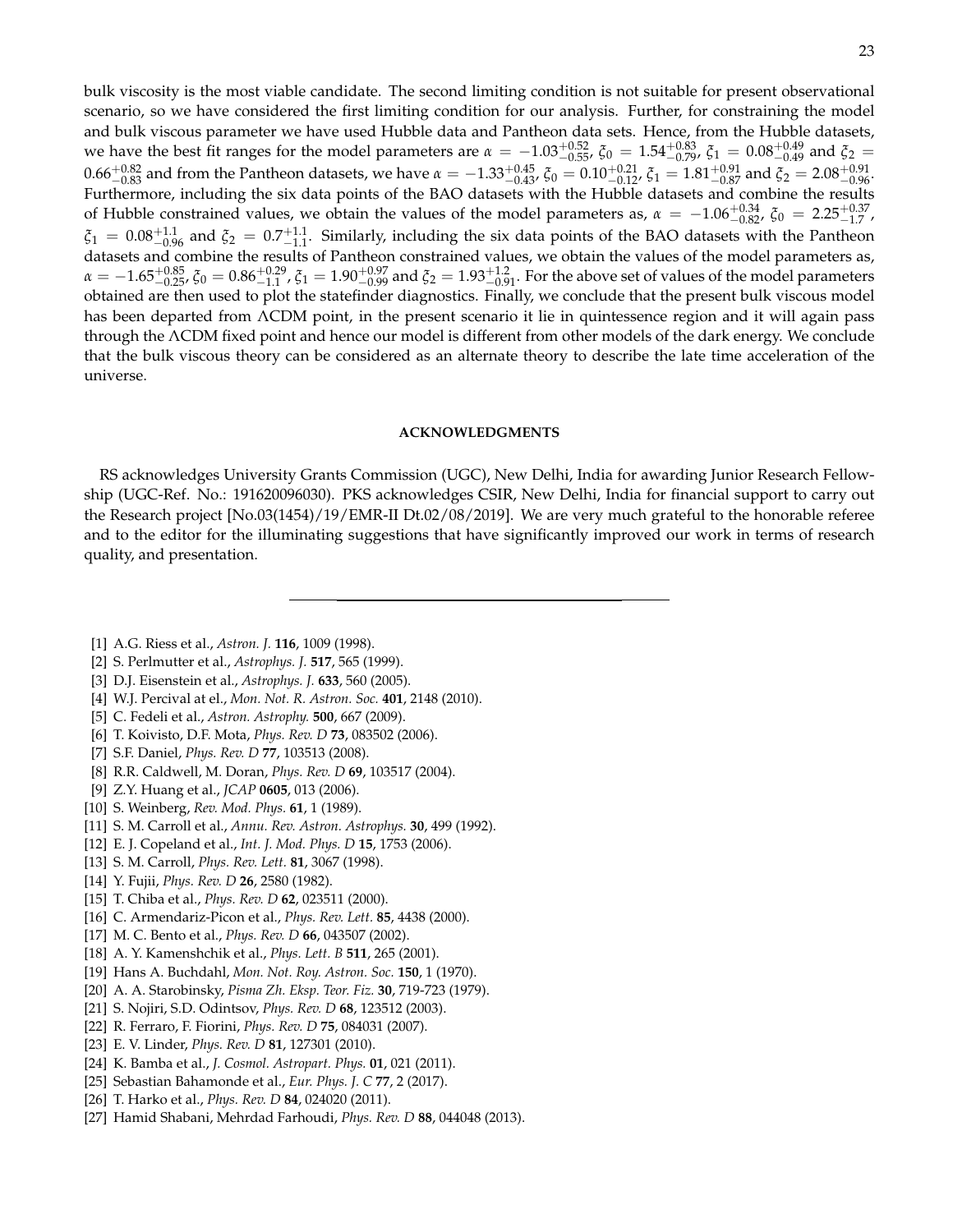- <span id="page-23-0"></span>[28] Yixin Xu et al., *Eur. Phys. J. C* **79**, 708 (2019).
- <span id="page-23-1"></span>[29] Simran Arora et al., *Phys. Dark Univ.* **30**, 100664 (2020).
- <span id="page-23-2"></span>[30] S. Nojiri et al., *Prog. Theor. Phys. Suppl.* **172**, 81 (2008).
- <span id="page-23-3"></span>[31] E. Elizalde et al., *Class. Quant. Grav.* **27**, 095007 (2010).
- <span id="page-23-4"></span>[32] K. Bamba et al., *Eur. Phys. J. C* **67**, 295-310 (2010).
- <span id="page-23-5"></span>[33] J. B. Jimenez et al., ´ *Phys. Rev. D* **98**, 044048 (2018).
- <span id="page-23-6"></span>[34] T. Harko et al., *Phys. Rev. D* **98**, 084043 (2018).
- <span id="page-23-7"></span>[35] Sanjay Mandal et al., *Phys. Rev. D* **102**, 024057 (2020).
- <span id="page-23-8"></span>[36] Sanjay Mandal, Deng Wang and P.K. Sahoo, *Phys. Rev. D* **102**, 124029 (2020).
- <span id="page-23-9"></span>[37] Noemi Frusciante, *Phys. Rev. D* **103**, 044021 (2021).
- <span id="page-23-10"></span>[38] T. Padmanabhan, S. M. Chitre, *Phys. Lett. A* **120**, 443 (1987).
- <span id="page-23-11"></span>[39] I. Wega et al., *Phys. Rev. D* **33**, 1839 (1986).
- <span id="page-23-12"></span>[40] Athira Sasidharan, Titus K. Mathew, *Eur. Phys. J. C* **75**, 348 (2015).
- [41] N D Jerin Mohan et al., *Eur. Phys. J. C* **77**, 849 (2017).
- [42] Simran Arora et al., *Class. Quant. Grav.* **37**, 205022 (2020).
- [43] G. C. Samanta, R. Myrzakulov, *Chinese Journal of Physics* **55**, 1044-1054 (2017).
- [44] J. C. Fabris et al., *Gen. Relativ. Gravit.* **38**, 495 (2006).
- <span id="page-23-13"></span>[45] A. Avelino, U. Nucamendi, *JCAP* **04**, 006 (2009).
- <span id="page-23-14"></span>[46] W. Zindahl et al., *Phys. Rev. D* **64**, 063501 (2001).
- <span id="page-23-15"></span>[47] J. R. Wilson et al., *Phys. Rev. D* **75**, 043521 (2007).
- <span id="page-23-16"></span>[48] H. Okumura, F. Yonezawa, *Physica A* **321**, 207-19 (2003).
- <span id="page-23-17"></span>[49] C. Eckart, *Phys. Rev.* **58**, 919(1940).
- <span id="page-23-18"></span>[50] L. D. Landau, E. M. Lifshitz, *Fluid Mechanics* (Addison-Wesley, USA) (1959).
- <span id="page-23-19"></span>[51] W. Israel, J. M. Stewart, *Phys. Lett. B* **58**, 213 (1976).
- [52] W. Israel, *Ann. Phys.* (N.Y.) **100**, 310 (1976).
- [53] W. Israel, J. M. Stewart, *Proc. R. Soc. Lond. B* **365**, 43 (1979).
- [54] W. A. Hiscock, L. Lindblom, *Phys. Rev.* **31**, 725 (1985).
- <span id="page-23-20"></span>[55] W. A. Hiscock, J. Salmonson, *Phys. Rev. D* **43**, 3249 (1991).
- <span id="page-23-21"></span>[56] M. Cataldo et al., *Phys. Lett. B* **619**, 005 (2005).
- <span id="page-23-22"></span>[57] A. Avelino, U. Nucamendi, *JCAP* **8**, 009 (2010).
- <span id="page-23-23"></span>[58] S. D. Odintsov et al., *Phys. Rev. D* **101**, 044010 (2020).
- <span id="page-23-24"></span>[59] C. P. Singh, Pankaj Kumar, *Eur. Phys. J. C* **74**, 3070 (2014).
- <span id="page-23-25"></span>[60] S. Davood Sadatian, *EPL* **126**, 30004 (2019).
- <span id="page-23-26"></span>[61] G. J. Olmo and D. Rubiera-Garcia, *Phys. Lett. B* **740**, 73 (2015).
- <span id="page-23-27"></span>[62] J. Ren, X. H. Meng, *Phys. Lett. B* **633**, 1 (2006).
- <span id="page-23-28"></span>[63] D. Stern et al., *J. Cosmol. Astropart. Phys.* **02**, 008(2010).
- <span id="page-23-32"></span>[64] J. Simon et al., *Phys. Rev. D* **71**, 123001(2005).
- <span id="page-23-33"></span>[65] M. Moresco et al., *J. Cosmol. Astropart. Phys.* **08**, 006(2012).
- <span id="page-23-34"></span>[66] C. Zhang et al., *Research in Astron. and Astrop.* **14**, 1221(2014).
- <span id="page-23-31"></span>[67] M. Moresco et al., *J. Cosmol. Astropart. Phys.* **05**, 014(2016).
- <span id="page-23-36"></span>[68] A. L. Ratsimbazafy et al., *Mon. Not. Roy. Astron. Soc.* **467**, 3239(2017).
- <span id="page-23-35"></span>[69] M. Moresco, *Mon. Not. Roy. Astron. Soc. Lett.* **450**, L16(2015).
- <span id="page-23-37"></span>[70] E. Gaztaaga et al., *Mon. Not. Roy. Astron. Soc.* **399**, 1663(2009).
- <span id="page-23-39"></span>[71] A. Oka et al., *Mon. Not. Roy. Astron. Soc.* **439**, 2515(2014).
- <span id="page-23-38"></span>[72] Y. Wang et al., *Mon. Not. Roy. Astron. Soc.* **469**, 3762(2017).
- <span id="page-23-42"></span>[73] C. H. Chuang, Y. Wang, *Mon. Not. Roy. Astron. Soc.* **435**, 255(2013).
- <span id="page-23-44"></span>[74] S. Alam et al., *Mon. Not. Roy. Astron. Soc.* **470**, 2617(2017).
- <span id="page-23-43"></span>[75] C. Blake et al., *Mon. Not. Roy. Astron. Soc.* **425**, 405(2012).
- <span id="page-23-40"></span>[76] C. H. Chuang et al., *Mon. Not. Roy. Astron. Soc.* **433**, 3559(2013).
- <span id="page-23-41"></span>[77] L. Anderson et al., *Mon. Not. roy. Astron. Soc.* **441**, 24(2014).
- <span id="page-23-45"></span>[78] N. G. Busca et al., *Astron. Astrophys.* **552**, A96(2013).
- <span id="page-23-46"></span>[79] J. E. Bautista et al., *Astron. Astrophys.* **603**, A12(2017).
- <span id="page-23-47"></span>[80] T. Delubac et al., *Astron. Astrophys.* **574**, A59(2015).
- <span id="page-23-29"></span>[81] A. Font-Ribera et al., *J. Cosmol. Astropart. Phys.* **05**, 027(2014).
- <span id="page-23-30"></span>[82] G. S. Sharov, V. O. Vasiliev, *Mathematical Modelling and Geometry* **6**, 1 (2018).
- <span id="page-23-48"></span>[83] D. M. Scolnic et al., *Astrophys. J.* **859**, 101(2018).
- <span id="page-23-49"></span>[84] C. Blake et al., Mon. Not. Roy. Astron. Soc. **418**, 1707 (2011).